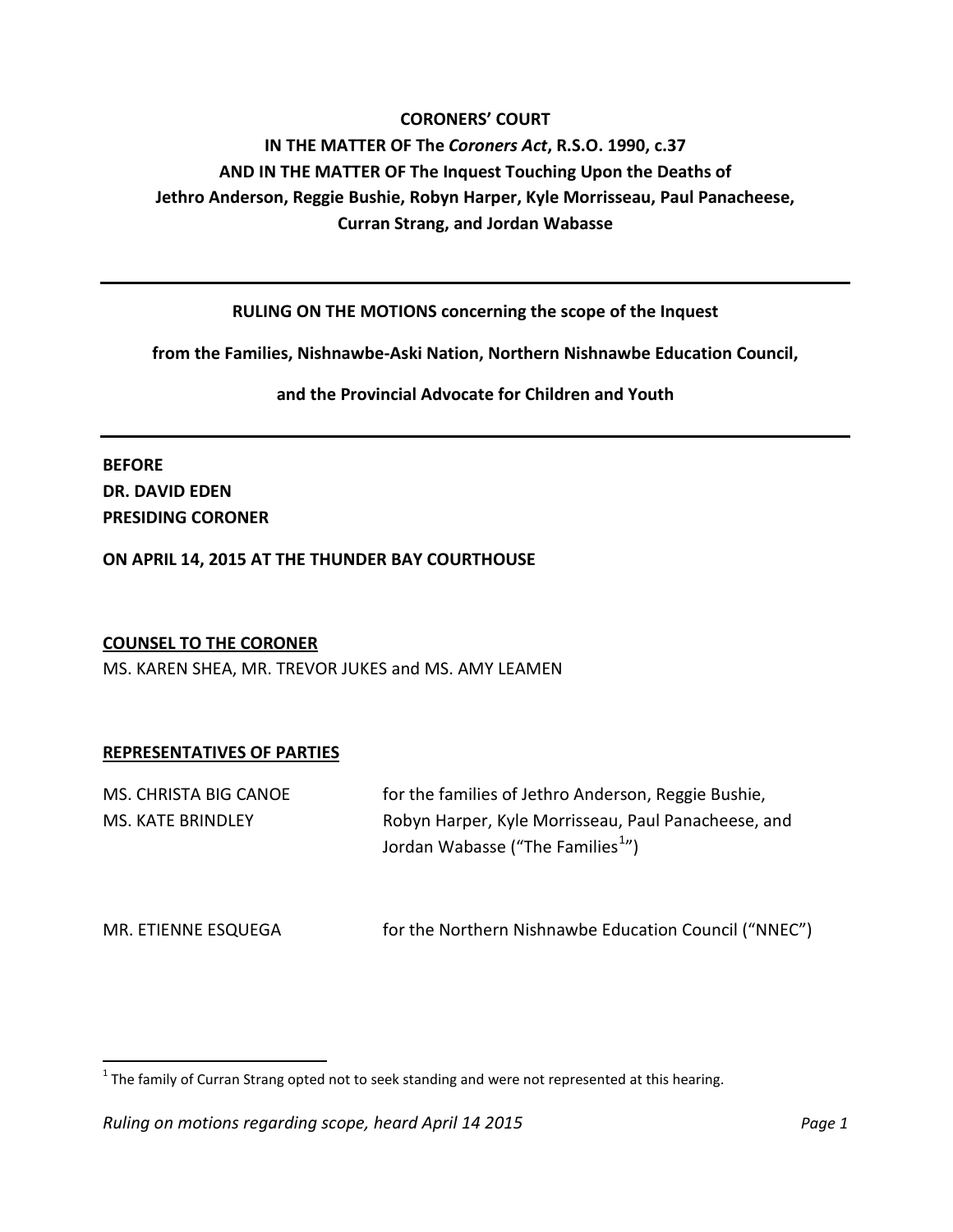| <b>MR. BRIAN GOVER</b><br>MR. EDWARD MARROCCO    | for the Thunder Bay Police Board, Chief, Deputy Chief,<br>former Chief Herman, and Police Service ("TBPS")                                                                         |
|--------------------------------------------------|------------------------------------------------------------------------------------------------------------------------------------------------------------------------------------|
| MR. STEPHEN WOJCIECHOWSKI                        | for the City of Thunder Bay ("TB")                                                                                                                                                 |
| <b>MS. CHANTELLE BRYSON</b>                      | for the Provincial Advocate for Children and Youth<br>("PACY")                                                                                                                     |
| <b>MR. JULIAN FALCONER</b><br>MS. MEAGHAN DANIEL | for the Nishnawbe-Aski Nation ("NAN")                                                                                                                                              |
| MR. KENT ELSON                                   | for the Ontario First Nations Young Peoples Council of the<br>Chiefs of Ontario ("OFNYPC") (written submissions only)                                                              |
| MR. GREGORY TZEMENAKIS                           | for the Attorney-General of Canada, on behalf of Her<br>Majesty the Queen in right of Canada, as represented by<br>Aboriginal Affairs and Northern Development Canada<br>("AANDC") |
| <b>MS. KATHERINE ROWEN</b>                       | for the Thunder Bay Police Association ("TBPA")                                                                                                                                    |

## **CORONER'S CONSTABLE**

Const. Jim Murphy, Toronto Police Service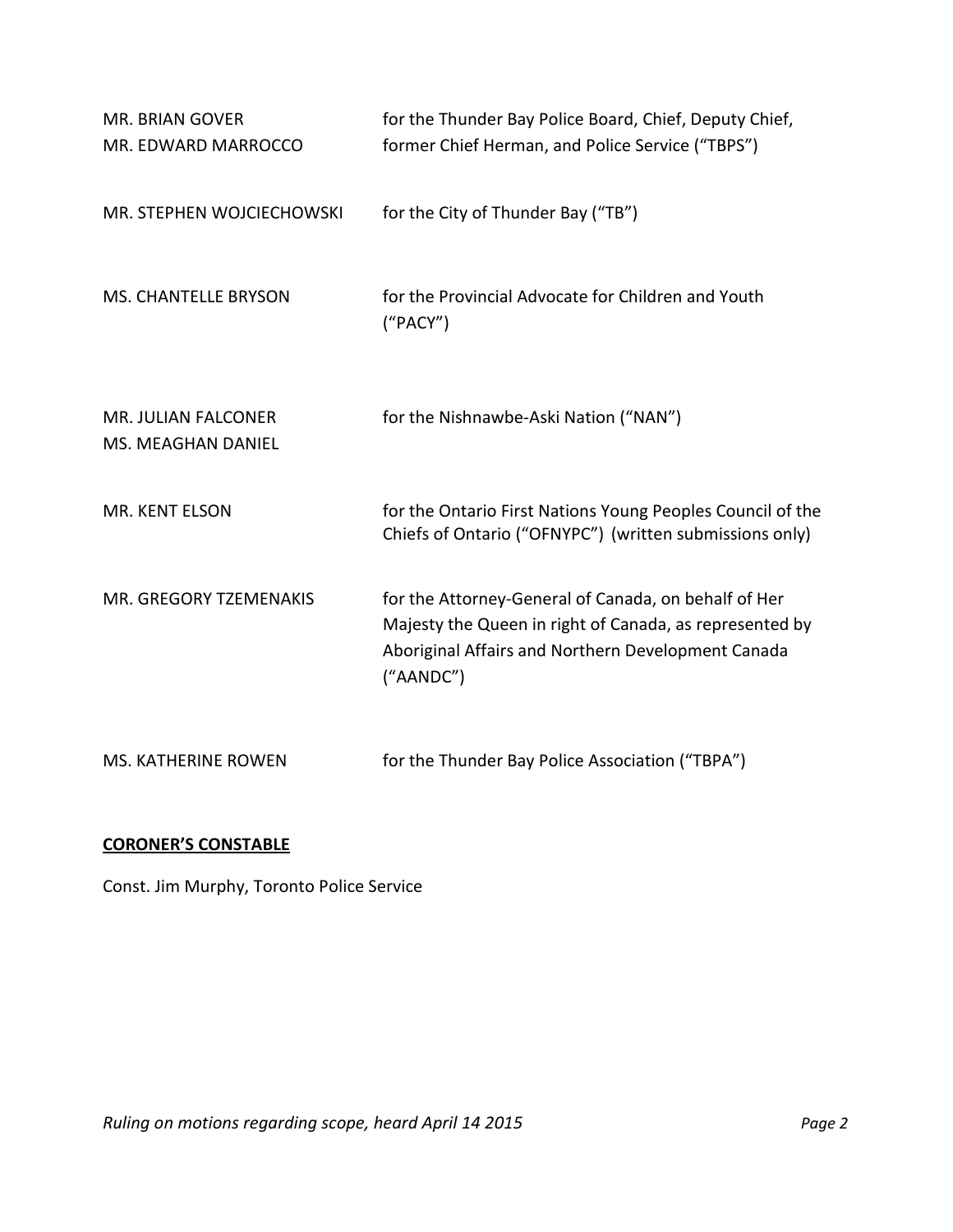#### Index to this Ruling

| <b>Section</b> | <b>Subject</b>                                    | Paragraph |
|----------------|---------------------------------------------------|-----------|
|                | Overview                                          | 1         |
| Ш              | Legal Test for Inclusion in Scope                 | 9         |
| Ш              | Analysis & Rulings                                | 47        |
| III(i)         | Obstacles faced by subject students               | 47        |
| III(ii)        | Delivery models for education of subject students | 54        |
| III(iii)       | Safety supports for subject students              | 58        |
| III(iv)        | Lodging and accommodation of subject students     | 60        |
| III(v)         | Funding for education of subject students         | 62        |
| III(vi)        | Treaty and Constitutional obligations             | 67        |
| III(vii)       | Quality of Thunder Bay Police investigation       | 72        |
| III(viii)      | Racism                                            | 95        |

#### *(I) OVERVIEW*

- *1.* This inquest concerns the deaths of seven Aboriginal youths, Jethro Anderson, Reggie Bushie, Robyn Harper, Kyle Morrisseau, Paul Panacheese, Curran Strang, and Jordan Wabasse.
- *2.* The overriding public-safety purpose of this inquest is the prevention of deaths of First Nations youths who must live off-reserve to attend high school. The hearing was called in order to hear motions concerning the wording of the scope of the inquest.
- *3. Governing Statute, Rules of Procedure, Definitions*
	- i. Unless otherwise specified or implicit in the context, any reference in this ruling to "the *Act"* or to a section of the *Act* is with regard to the *Coroners Act*, R.S.O. 1990, c.37; and, a "Rule" is with regard to the *Chief Coroner's Rules of Procedure,* July 1, 2014, revised January 2015.
	- ii. The terms "relevant/relevance" and "material/materiality" are as defined by the Ontario Court of Appeal in *R. v. Candir* (2009), 250 C.C.C. (3d) 139 (Ont. C.A.) (hereinafter referred to as "*Candir*") at paragraphs 47-49.
	- iii. Certain terms referenced in submissions and in this ruling, for example "subject student" and "discrimination", are defined in the scope which was provided to parties in November 2014 ("the November scope").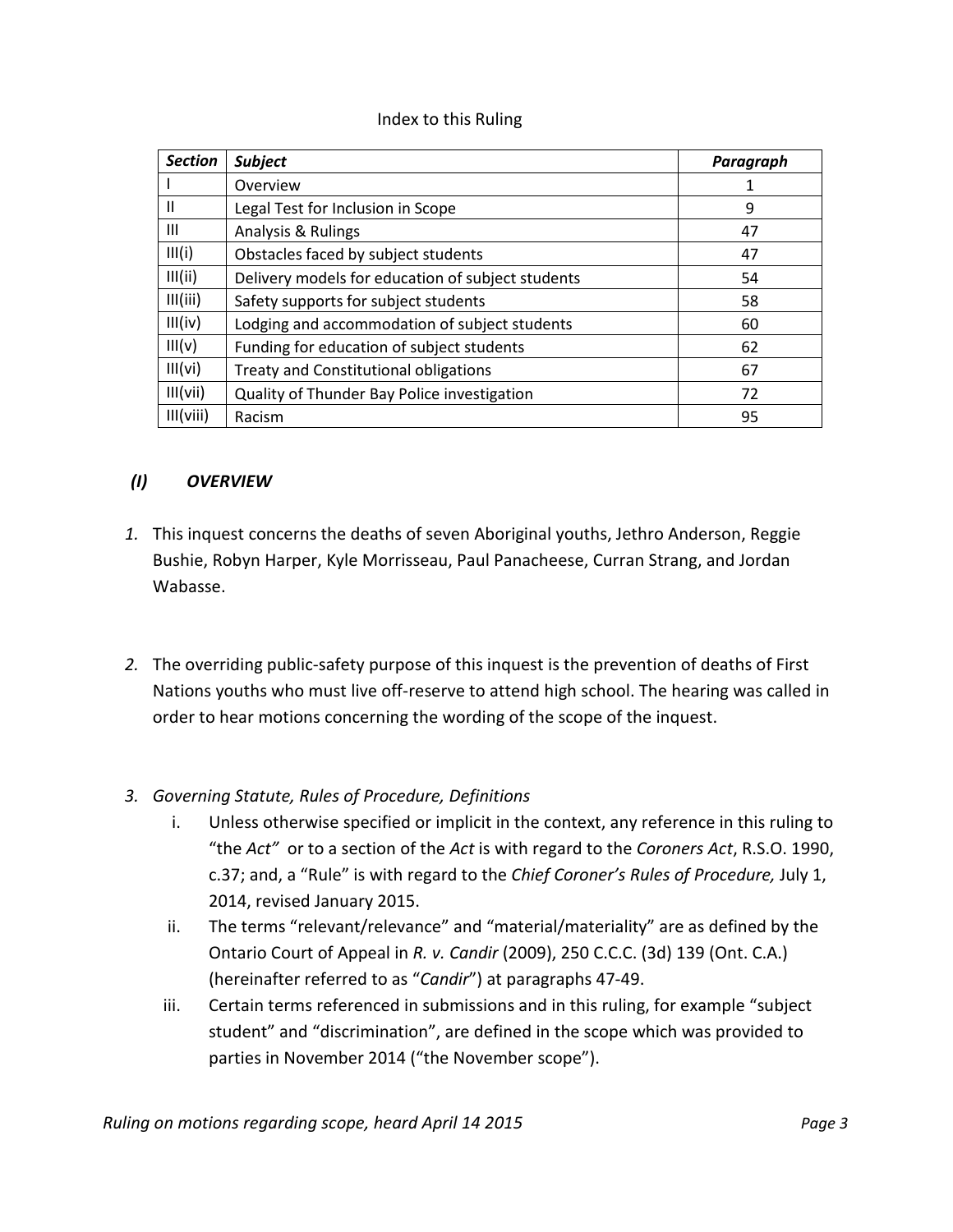#### *Events at inquest prior to this motion*

- *4.* At this point in the inquest, standing has been granted to nine parties, all of whom have been in possession of the inquest brief for several months. Pursuant to Rule 3.3, the scope of the inquest was established and provided to persons with standing in November 2014. The parties had provided input before the drafting of the November scope, and, upon its distribution, were invited to suggest further changes. Areas of potential change were discussed among Coroner's Counsel and the parties before and after the motions were served. Those discussions were extensive and productive, and resulted in clarification and consensual resolution of many matters.
- *5.* It is expected that, following the determination of the outstanding issues of scope at this hearing, Coroner's Counsel and parties will continue with discussions regarding evidentiary and other matters, many of which logically depend upon the determination of the scope. Following resolution of those additional matters, it is the hope of all concerned that the inquest will convene before a jury and hear evidence this fall.
- *6.* The motions on scope heard on April 14 were made by:
	- i. The Families and Nishnawbe-Aski Nation (jointly),
	- ii. The Northern Nishnawbe Education Council, and,
	- iii. The Provincial Advocate for Children and Youth.
- *7.* These motions and responses are detailed and multifaceted, as would be expected given the extensive and complex subject matter of this inquest. The motion materials and submissions speak for themselves. The proposed amendments to scope and respective findings in this ruling are as follows:
- *8.* For the reasons given below, the motions of the Families and NAN, NNEC, and PACY are allowed, in part. The amended scope is provided at Appendix 1. To the extent that there may be any difference between the specific amendments cited in this ruling, and the text of the amended scope in Appendix 1, the latter shall govern.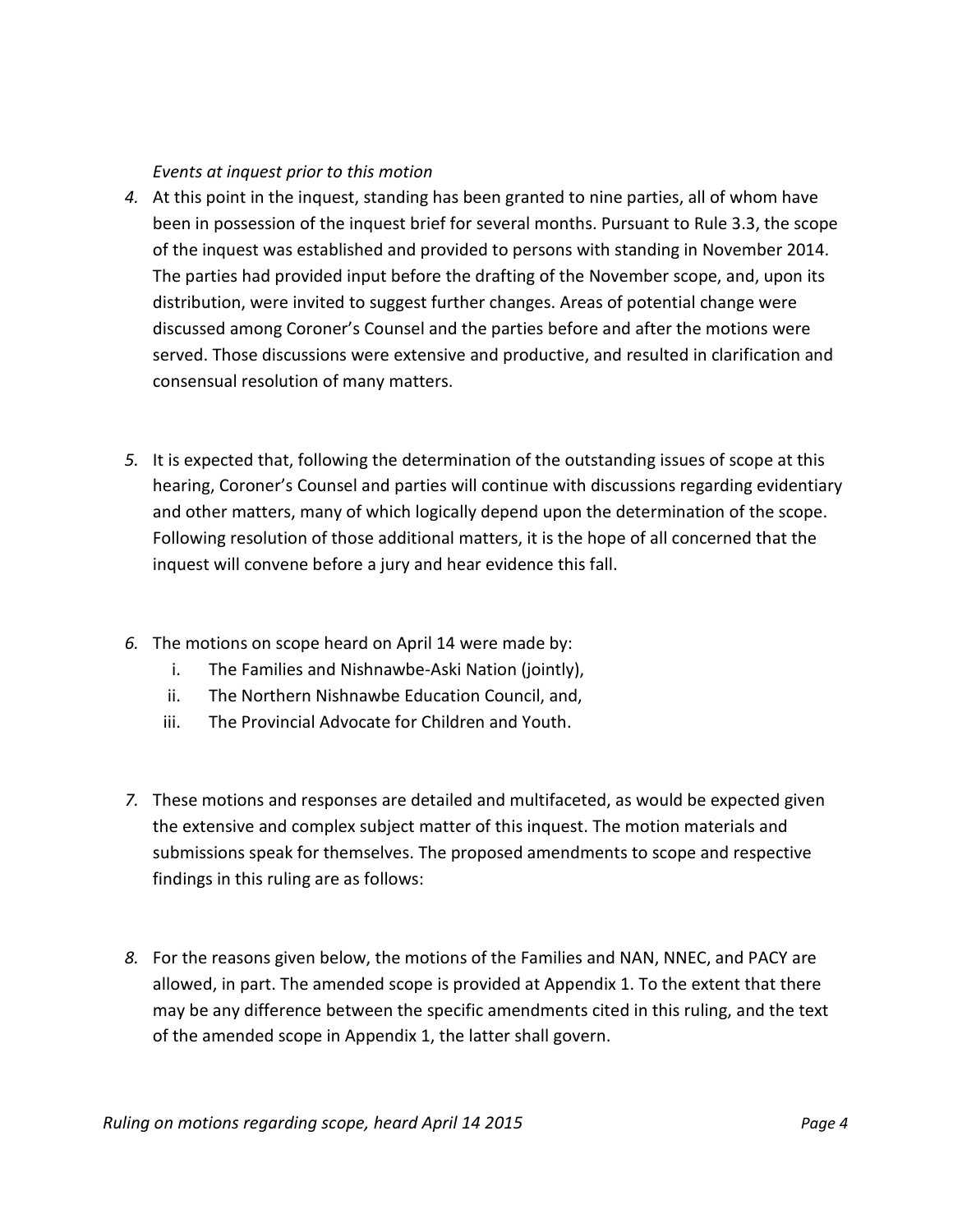#### *(II) LEGAL ISSUE TO BE DETERMINED*

*9.* Scope defines the evidentiary boundaries of the inquest. In the words of the Divisional Court, "The *Act* requires questions and cross-examination to be relevant in light of the scope of the inquiry. A coroner is required to determine the scope of the inquiry based on a prior involvement with the subject matter of the inquest" (*Black Action Defence Committee v. Huxter,* [1992] O.J. No. 2741 (hereinafter referred to as "*BADC v. Huxter*")).

## *10.* Relevance was usefully defined by the Ontario Court of Appeal in *Candir*, *supra* at paragraphs 47-48, which includes the following core concept:

Relevance exists as a relation between an item of evidence and a proposition of fact that the party adducing the evidence seeks to prove or disprove by the introduction of the evidence.

#### *11.* Evidentiary relevance at an inquest is governed by Section 44 which states, in part:

44. [\(1\)](http://www.e-laws.gov.on.ca/html/statutes/french/elaws_statutes_90c37_f.htm#s44s1) Subject to subsections (2) and (3), a coroner may admit as evidence at an inquest, whether or not admissible as evidence in a court,

- (a) any oral testimony; and
- (b) any document or other thing, **relevant to** the **purposes of the inquest**.. [emphasis added]

#### *Purposes of the inquest*

*12.* Relevance in S.44 is to "the purposes of the inquest", which are defined at Section 31:

#### **Purposes of inquest**

**31.** [\(1\)](http://www.e-laws.gov.on.ca/html/statutes/french/elaws_statutes_90c37_f.htm#s31s1) Where an inquest is held, it shall inquire into the circumstances of the death and determine, (a) who the deceased was; (b) how the deceased came to his or her death; (c) when the deceased came to his or her death;

- (d) where the deceased came to his or her death; and
- (e) by what means the deceased came to his or her death. R.S.O.
- 1990, c. C.37, s. 31 (1).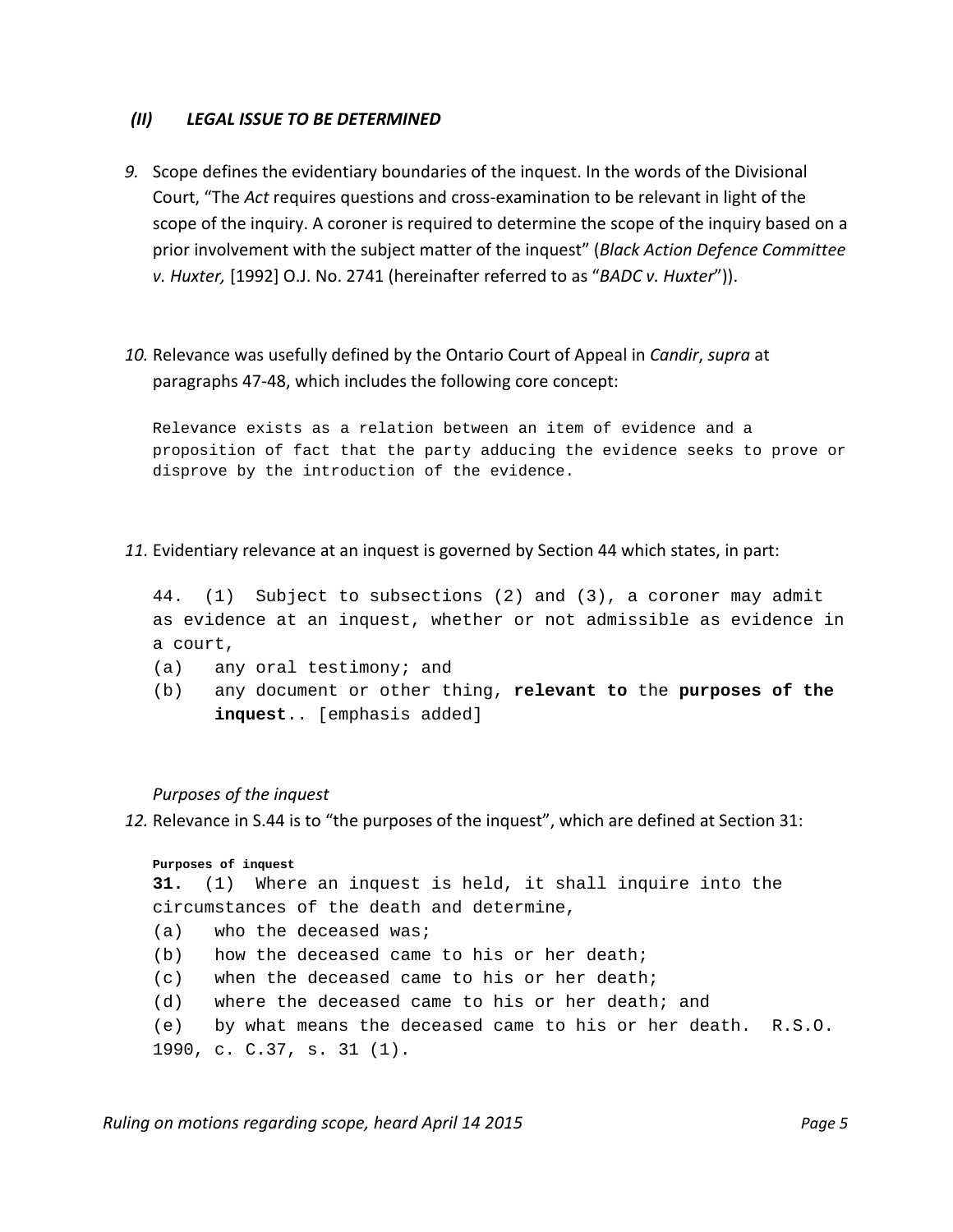[\(2\)](http://www.e-laws.gov.on.ca/html/statutes/french/elaws_statutes_90c37_f.htm#s31s2) The jury shall not make any finding of legal responsibility or express any conclusion of law on any matter referred to in subsection (1). R.S.O. 1990, c. C.37, s. 31 (2).

#### **Authority of jury to make recommendations**

**Idem**

[\(3\)](http://www.e-laws.gov.on.ca/html/statutes/french/elaws_statutes_90c37_f.htm#s31s3) Subject to subsection (2), the jury may make recommendations directed to the avoidance of death in similar circumstances or respecting any other matter arising out of the inquest. R.S.O. 1990, c. C.37, s. 31 (3). …

- *13.* It follows that, in order for an area of evidence to be added to the scope of an inquest, an adequate factual relationship must be demonstrated between the proposed area of evidence and the propositions of fact properly before the jury under S.31(1) or 31(3).
- *14.* The reason that a scope is required at an inquest, but not at a trial, was elucidated in *BADC v. Huxter, supra*:

The applicants protested this determination on the basis that it was for the jurors to decide the cause of Lester Donaldson's death in the same way a civil jury trial would be conducted. However, in a civil trial there are pleadings against which to test the relevance of tendered evidence and, in a civil trial, the trial judge has played no earlier investigational role. The statute clearly confers on an inquest an inquisitorial form and assumes that the coroner will come to that inquest armed with the facts as then known.

- *15.* The scope guides assessment of evidentiary relevance during the inquest, and must be useful for that purpose. It should be a high-level summary, worded as precisely and concisely as possible. Ambiguous or vague terms should be avoided. Scope is not intended to be, and cannot be, an exhaustive list or catalogue of every evidentiary item the inquest will hear.
- *16.* As Coroner's Counsel pointed out, much of what was argued here was wording. Some of the motions concerned matters which were already within scope. These motions were, in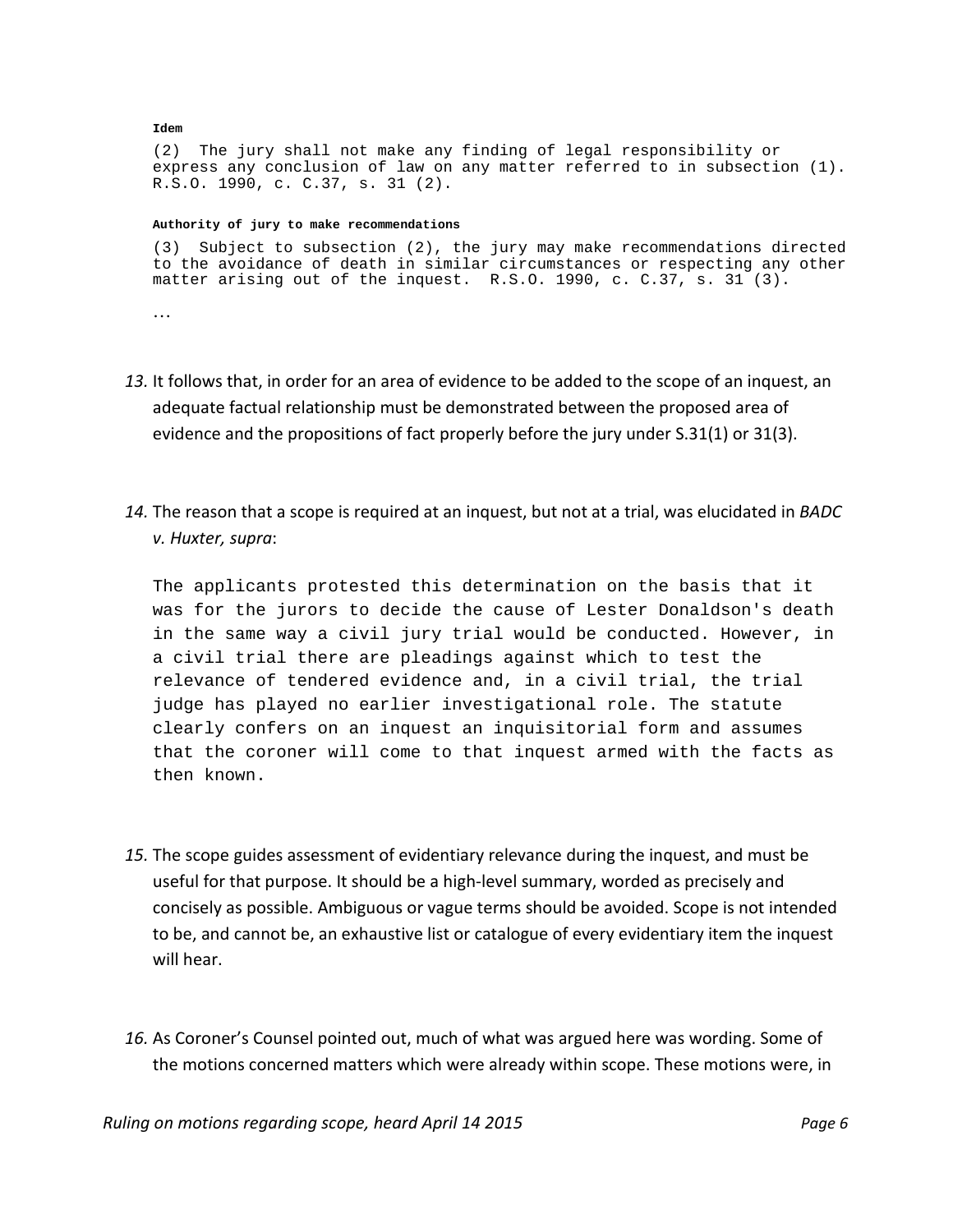part, a demand that the scope must reflect and confirm the specific concerns and positions of the parties. But, as noted above, scope is a boundary against which evidentiary relevance is assessed, not a catalogue of all relevant evidence or the concerns and positions of specific parties.

## *Legal test for inclusion in scope*

- *17.* In *Toronto Civic Employees Union v. Dr. A. E. Lauwers,* 2011 ONSC 1317, Div. Ct. File# 164/10 (hereinafter referred to as "*Hearst"*), the Divisional Court identified three factors to be assessed by the Coroner prior to adding an area of inquiry to the scope of the inquest, which can be summarized as follows:
	- i. *Relevance*: Is the area of inquiry causally relevant to the circumstances of the death, to the standard of proof required? The Divisional Court stated that there must be a factual, causal connection between the issue and the death. The standard of proof for inclusion of an area of inquiry in the scope was "by no means high", and was not required to meet, for instance, the balance of probabilities test. The court also confirmed its previous ruling in *BADC v. Huxter, supra* that "opinion, conjecture, and conclusion" did not meet the requisite standard of proof. In *Hearst*, the court agreed with the coroner that the available evidence met the standard of proof for causal relationship between the strike and the death.
	- ii. Materiality: Is the area of inquiry material<sup>[2](#page-0-0)</sup> to the statutory purpose of the inquest? In *Hearst*, the court assessed the proposed area of inquiry against subsections 31(1) and 31(3), and held that there was a factual basis for preventive recommendations under S.31(3).
	- iii. *Jurisdiction*: Does the coroner possess jurisdiction to inquire into the area? In *Hearst*, the court found that the coroner possessed jurisdiction to inquire into the exercise of the right to strike, but lacked jurisdiction to inquire into whether or not emergency responders should have the right to strike.
- <span id="page-6-0"></span>*18.* For brevity, I will refer to this as the "the *Hearst* analysis"; and to its three components as "relevance," "materiality," and "jurisdiction".

<sup>&</sup>lt;sup>2</sup> Candir, supra at paragraph 49. This concept is sometimes called "legal relevance."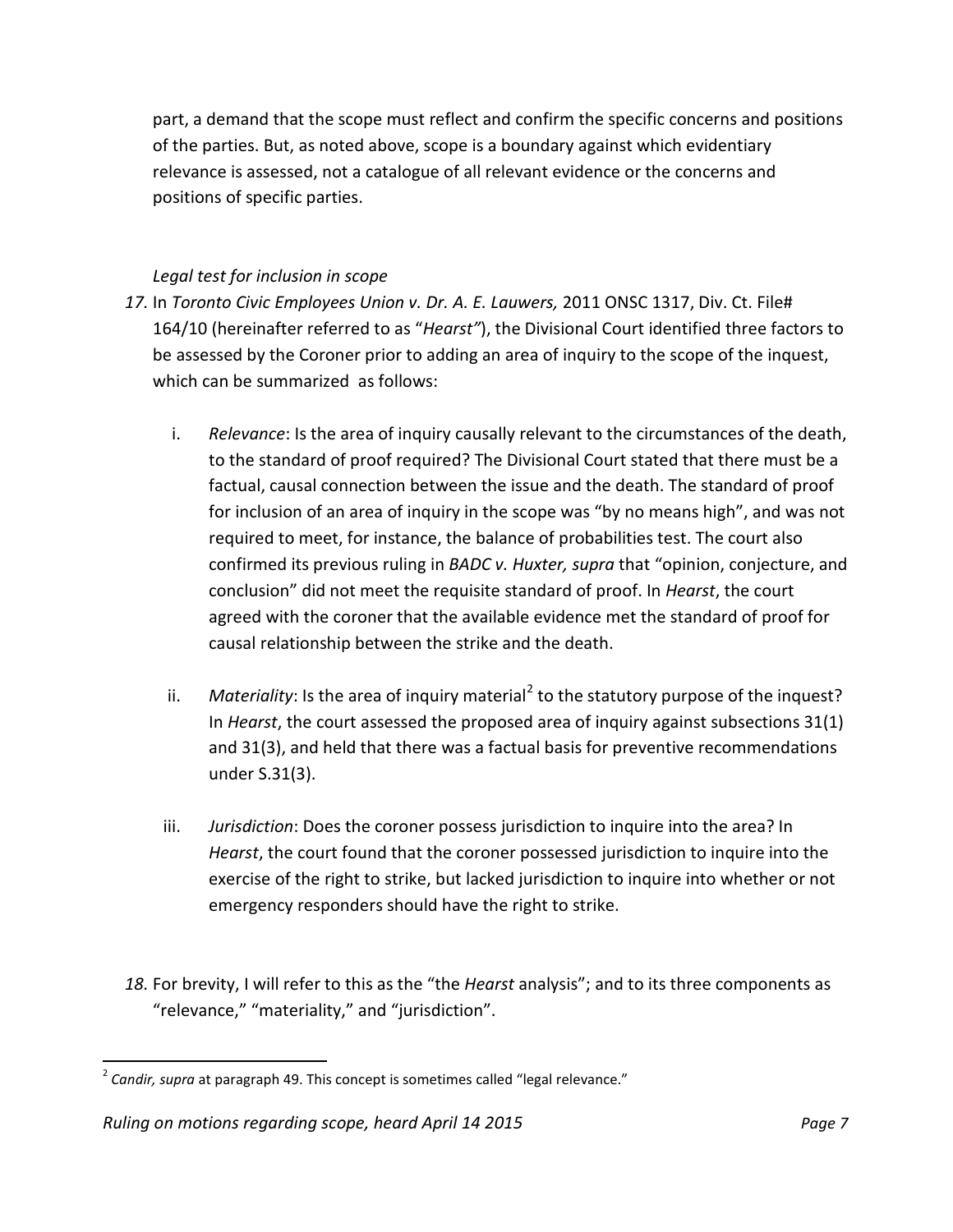- *19.* For utmost clarity, I am not saying that *Hearst* was intended by the Divisional Court as a complete and exhaustive authority regarding all of the factors to be taken into account in decisions relating to scope. It is possible that other factors may apply. It was acknowledged during arguments, for instance, that an area which is already in scope does not need to be separately listed. Satisfaction of the *Hearst* analysis is necessary, but may not be sufficient, to include an area in scope.
- *20.* I find that, with respect to the issue before me, *Hearst* and other case law provides clear and useful direction from the courts on the principles governing application of the coroner's discretion in establishing scope, and the limits of the coroner's discretion in that task.

## *Is partial satisfaction of Hearst analysis adequate?*

- *21.* It was also argued by counsel at this hearing that, in effect, the three factors of the *Hearst* analysis are separate and independent, and that the coroner has discretion to include in scope an area which fails to meet one or more of the *Hearst* factors.
- *22.* In *BADC v. Huxter, supra*, where the issue was the inclusion of racism in the scope, the Divisional Court denied the application, because relevance was not demonstrated to the required standard of proof, even though the court found that racism would have satisfied the materiality and jurisdiction factors if relevance had been proven.
- *23.* In the same manner, *Hearst, supra*, cites with approval *Canadian Pacific Ltd. v. Campbell*, [1985] B.C.J. No. 1397 (B.C.S.C.), (hereinafter referred to as "*CP v. Campbell*"); *Canadian Pacific Ltd. V. British Columbia (Coroner),* [1992] B.C.J. No. 672 (B.C.S.J.), (hereinafter referred to as "CP v. BC")<sup>[3](#page-6-0)</sup>. In both of those cases, the courts excluded from scope an area

<span id="page-7-0"></span> <sup>3</sup> These and *Wastech* are British Columbia case law, and are therefore not binding on an Ontario inquest. However, I find them highly persuasive because:

i. The relevant sections of the respective provincial legislation are worded almost identically,

ii. The British Columbia courts cited Ontario inquest case law in their decisions,

iii. The decisions, and relevant to the determination before me, and,

iv. These decisions have been cited by Ontario courts with approval, including *Hearst, supra*.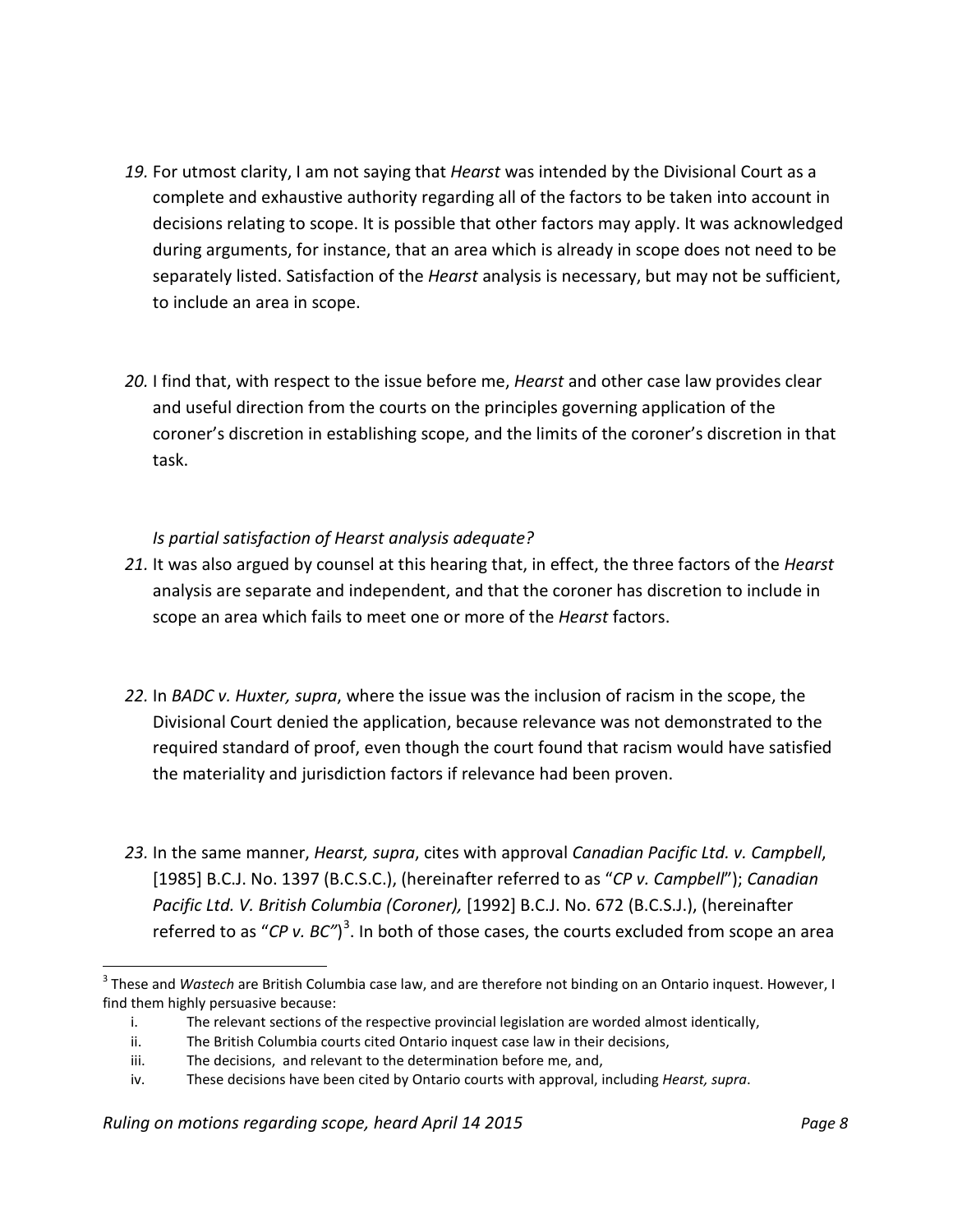of inquiry on the basis that it failed the relevance test, even though it would have met the materiality and jurisdiction tests if relevance had been shown.

- *24.* In *Wastech Services Ltd. v. H. Patrick Costello, 1996 435 (B.C.S.C.) (hereinafter referred to as "Wastech")*, the deceased had been buried in debris, but the exact mechanism by which this event had occurred could not be ascertained. The employer argued that the jury should not hear evidence on preventive recommendations, because the exact mechanism was unknown. The court found against the employer, because the fact that the worker had died because of burial in debris was an adequate factual foundation to hear evidence for recommendations to prevent future deaths in similar circumstances. The jury's authority to make preventive recommendations did not require determination of the exact mechanism leading to the death, so long as the recommendations could prevent deaths in similar circumstances.
- *25. Wastech* is distinct from *CP v. BC* and *CP v. Campbell,* because in the latter two cases, the courts disallowed inquiry into areas which were causally unrelated to the death. For instance, in *CP v. BC*, the court excluded ambulance delay from the scope of the inquest, because earlier ambulance arrival could not possibly have prevented the death. The determinative issue for the coroner and the court to decide was "Did ambulance delay play a role in this death?" not, "Is ambulance delay a public safety issue?"
- *26. Wastech* provides useful guidance on the necessary evidentiary basis for recommendations at an inquest, but does not constitute direction from the court to hear evidence that is not relevant and material to the circumstances of the deaths and statutory purposes of the inquest.
- *27.* In *People First of Ontario v. Porter, Regional Coroner Niagara (Div. Ct.),* 5 O.R. (3d) 609, [1991] O.J. No. 3389 (overturned on other grounds) at paragraph 46, the Divisional Court emphasised the critical importance of ensuring that the inquest remains within its statutory purpose:

Although an inquest has many of the trappings of the adversary process it is not a trial and there is no *lis* between the parties.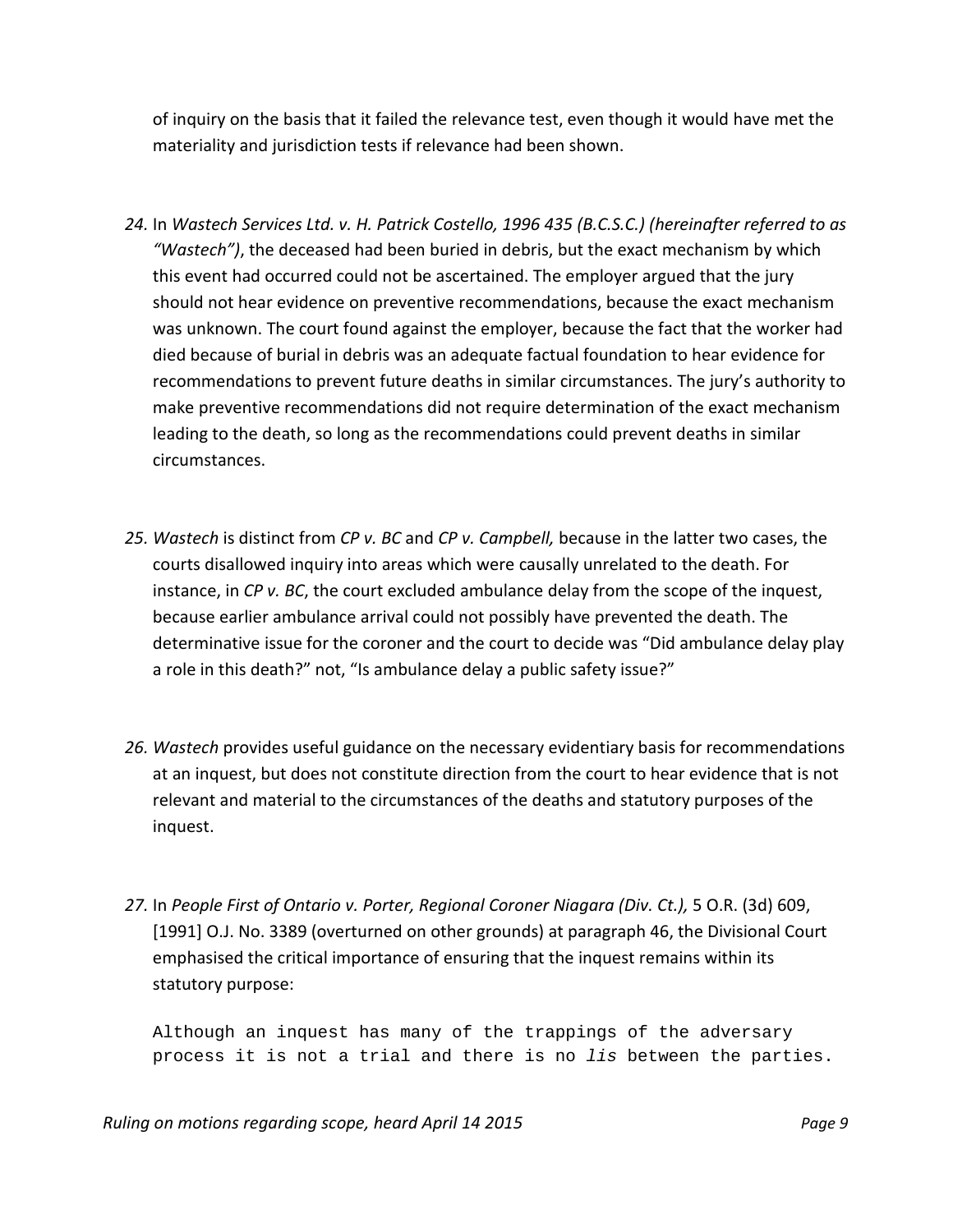As Chief Justice McRuer said, an inquest is not a preliminary round to the determination of civil liability. See Huynh v. Jones (1991), 2 O.R. (3d) 562 at p. 565, 46 O.A.C. 152 (Div. Ct.). Although an inquest has some of the trappings of a royal commission it retains its essential quality of an investigation conducted by a medical man (or woman) into the death of individual members of the community. It must never be forgotten by the parties at every inquest that the central core of every inquest is an inquiry into how and by what means a member of the community came to her death. Notwithstanding the emerging public interest in the jury recommendations in the modern Ontario inquest, an inquest is not a trial; an inquest is not a royal commission; an inquest is not a public platform; an inquest is not a campaign or a lobby; an inquest is not a crusade.

- *28.* This principle is also expressed by the Ontario Court of Appeal in *Beckon v. Young* (1992) 9 O.R.(3d) 256 (O.C.A.) (hereinafter referred to as "*Beckon*"): "The legal basis of a coroner's inquest is in the Coroners Act and it has no other basis."
- *29.* Although it has been vigorously argued that an inquest can hear evidence which is not material, I find that there was no plausible legal foundation for this argument. It is my finding that a presiding coroner does not have discretion to explore areas of evidence which are not material to the statutory purpose of the inquest.
- *30.* For the above reasons, I am satisfied that the three *Hearst* factors are conjunctive; that is, all three factors must be satisfied before an area of inquiry can be added to the scope.

## *Can the Hearst analysis be bypassed?*

*31.* It was also argued that the factors set out by the Divisional Court in *Hearst* could be bypassed in certain circumstances.

#### *Faber*

*32. Faber v. The Queen*, [1976] 2 S.C.R. 9 (hereinafter referred to as "*Faber*") was cited in support of inclusion of several of the requested areas in scope even if they failed the *Hearst* 

*Ruling on motions regarding scope, heard April 14 2015 Page 10*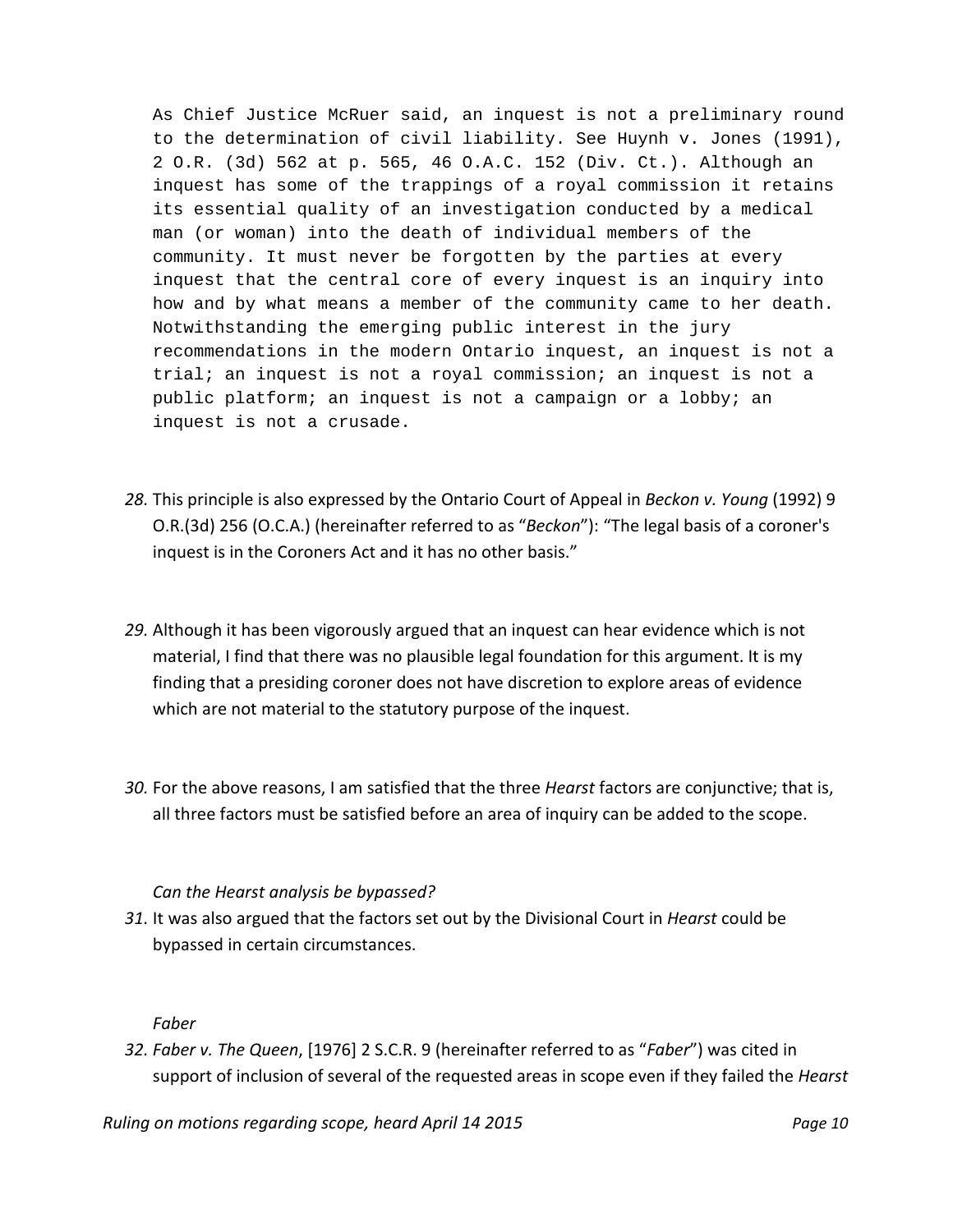analysis. *Faber* includes among the functions of an inquest (at the bottom of p. 30):

(c) the care taken by the authorities to inquire into the circumstances, every time a death is not clearly natural or accidental, reassures the public and makes it aware that the government is acting to ensure that the guarantees relating to human life are duly respected.

*33.* Counsel argued that the effect of *Faber* was that widespread public concern about a public safety issue is grounds for inclusion of that issue in the scope of an inquest, regardless of its relevance to the facts of the death or materiality to the inquest's statutory purpose. *BADC v. Huxter, CP v. Campbell,* and *CP v. BC* , all decisions which post-date *Faber,* definitively rebut this argument. For instance, in *BADC v. Huxter,* the Divisional Court was clear that widespread and deeply-felt concern about the role of racism in the death of Lester Donaldson did not require inclusion of that issue in the inquest, absent an adequate evidentiary basis connecting racism to the death.

#### *Section 20*

- *34.* It was also argued that Section 20 of the *Act* states "when making a determination whether an inquest is necessary or unnecessary, the coroner shall have regard to whether the holding of an inquest would serve the public interest." Because public interest is mentioned in S.20, it was argued, the presiding coroner has authority to expand scope to any matter which it would be in the public interest to examine − notwithstanding its relevance to the facts of the death and materiality to the purposes of the inquest*.*
- *35.* Section 20 is the legal test for a coroner to call an inquest. I find that S.20 does not override S.44, S.31, and the related case law.

#### *Concerns expressed in letter to Chief Coroner*

*36.* It was argued by NAN that the Chief Coroner had called this inquest after receiving a letter from NAN. On this basis, NAN argued that the concerns expressed in the letter must be included in the scope of the inquest, or at least given special consideration.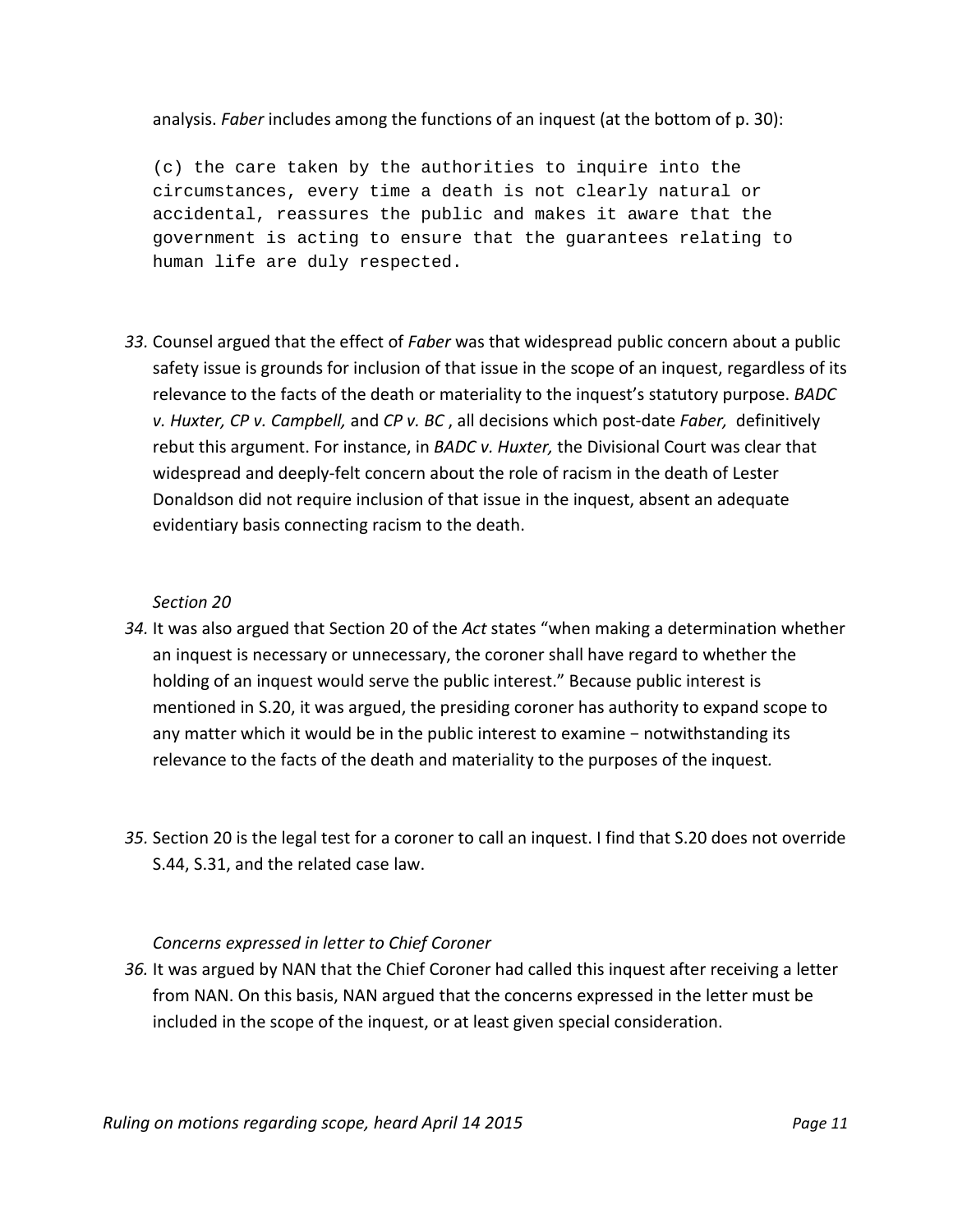*37.* Section 20 of the *Act* governs the exercise of discretion by the coroner in the calling of an inquest. The fact that an inquest is called does not represent an endorsement of the position of a private interest which made submissions about the desirability of an inquest. It also does not oblige the coroner to accept the position of the private interest, nor give the presiding coroner discretion to disregard the governing statute and case law in determining the scope.

#### *Subsection 31(3)*

- *38.* Finally, it was argued that subsection 31(3) authorizes the inquest to explore areas which are not causally relevant to the circumstances of the death or material to the purposes of the inquest.
- *39.* Subsection 31(3) reads:

#### **Authority of jury to make recommendations**

[\(3\)](http://www.e-laws.gov.on.ca/html/statutes/french/elaws_statutes_90c37_f.htm#s31s3) Subject to subsection (2), the jury may make recommendations directed to the avoidance of death in similar circumstances **or respecting any other matter arising out of the inquest**. R.S.O. 1990, c. C.37, s. 31 (3). [emphasis added]

- *40.* It was argued that the final phrase, "or respecting any other matter arising out of the inquest," represented a statutory basis for the inquest to hear evidence which, but for that phrase, would not be relevant and material to the inquest.
- *41.* The jury's traditional common-law authority to make recommendations was repealed at S.2(1). Subsection 31(3) is the legal authority for an inquest jury to make recommendations, not an extension of the jury's common-law authority to make recommendations.
- *42.* In *Beckon*, *supra*, for instance, the Court of Appeal struck down the previous common-law power of the jury to write a narrative.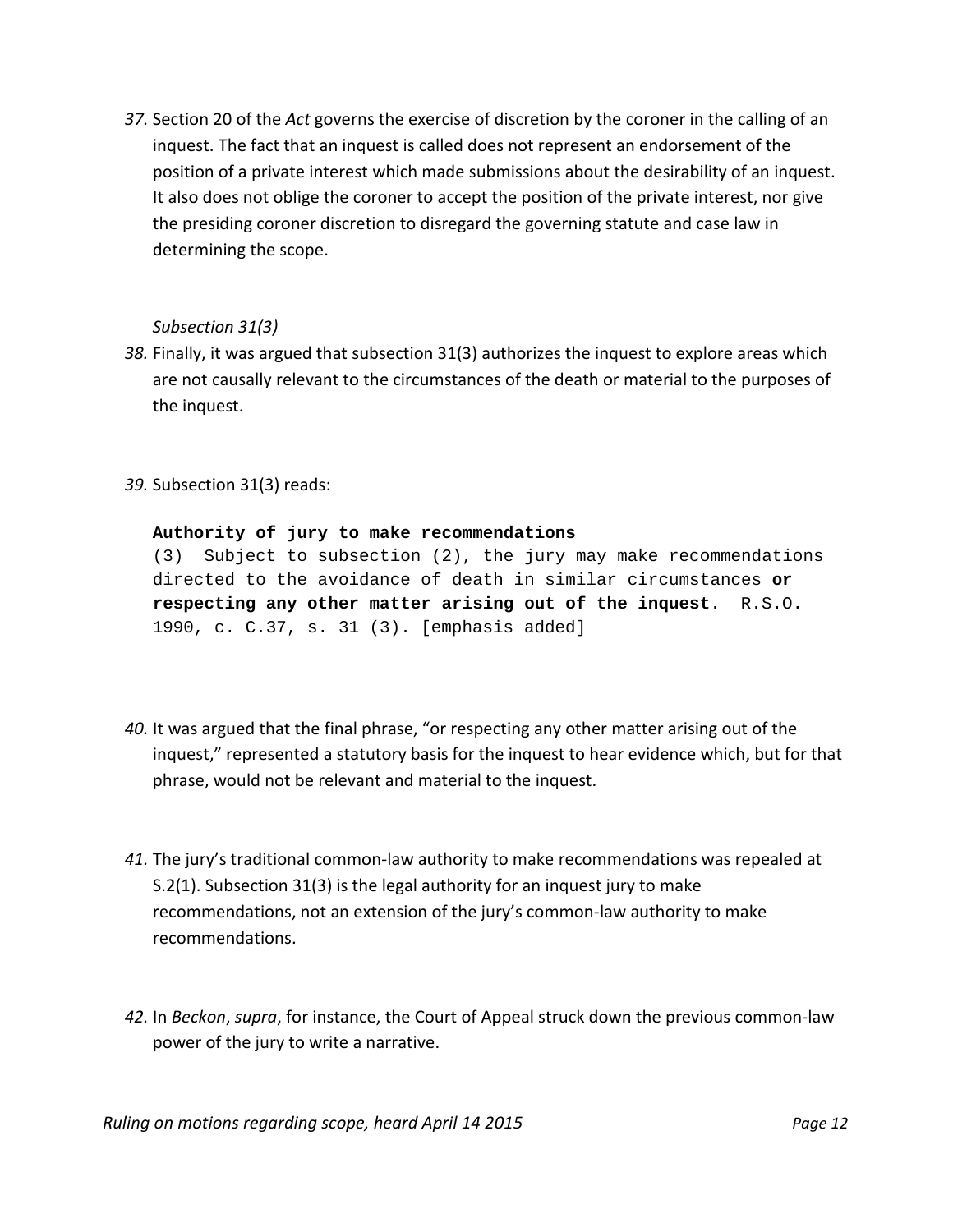- *43.* Viewed in this context, the legislative intent of S.31(3) is clear: But for the phrase "… or respecting any other matter arising out of the inquest," the jury's authority would be limited exclusively to "recommendations directed to the avoidance of death in similar circumstances." S.2(1), per *Beckon, supra*, would disallow any other recommendations. The addition of the phrase authorizes the jury to make beneficial recommendations which would not strictly prevent death. In other words, S.31(3) is authority for the jury to act on evidence, not authority for the coroner to expand scope into areas outside the circumstances of the death and the statutory purpose of the inquest.
- *44.* The Divisional Court stated in *BADC. v. Huxter, supra,* that only evidence within scope will be heard at an inquest. I find that Section 31(3) does not authorize the inclusion in scope of an area which does not satisfy the *Hearst* analysis.
- *45.* It was argued more than once that certain issues cried out for examination at a public hearing. A coroner does not have jurisdiction to decide, in a general sense, which issues deserve public examination and which do not. The coroner's discretion to decide the scope of an inquest is derived from and governed by the *Coroners Act* and relevant case law. As Madame Justice McLachlin (as she then was) stated in *CP v. Campbell*:

It may be that it is in the public interest that these matters be investigated. That investigation, however, is not the task of the coroner.

#### *Relationship between scope, evidence and jury's findings under S.31*

- *46.* To summarize the *Act* and relevant case law:
	- i. The jury's findings of fact and recommendations must be based on evidence;
	- ii. Evidence heard at an inquest must be within scope; and,
	- iii. In order to be included in scope, an area of evidence must satisfy all 3 factors of the *Hearst* analysis: relevance, materiality and jurisdiction.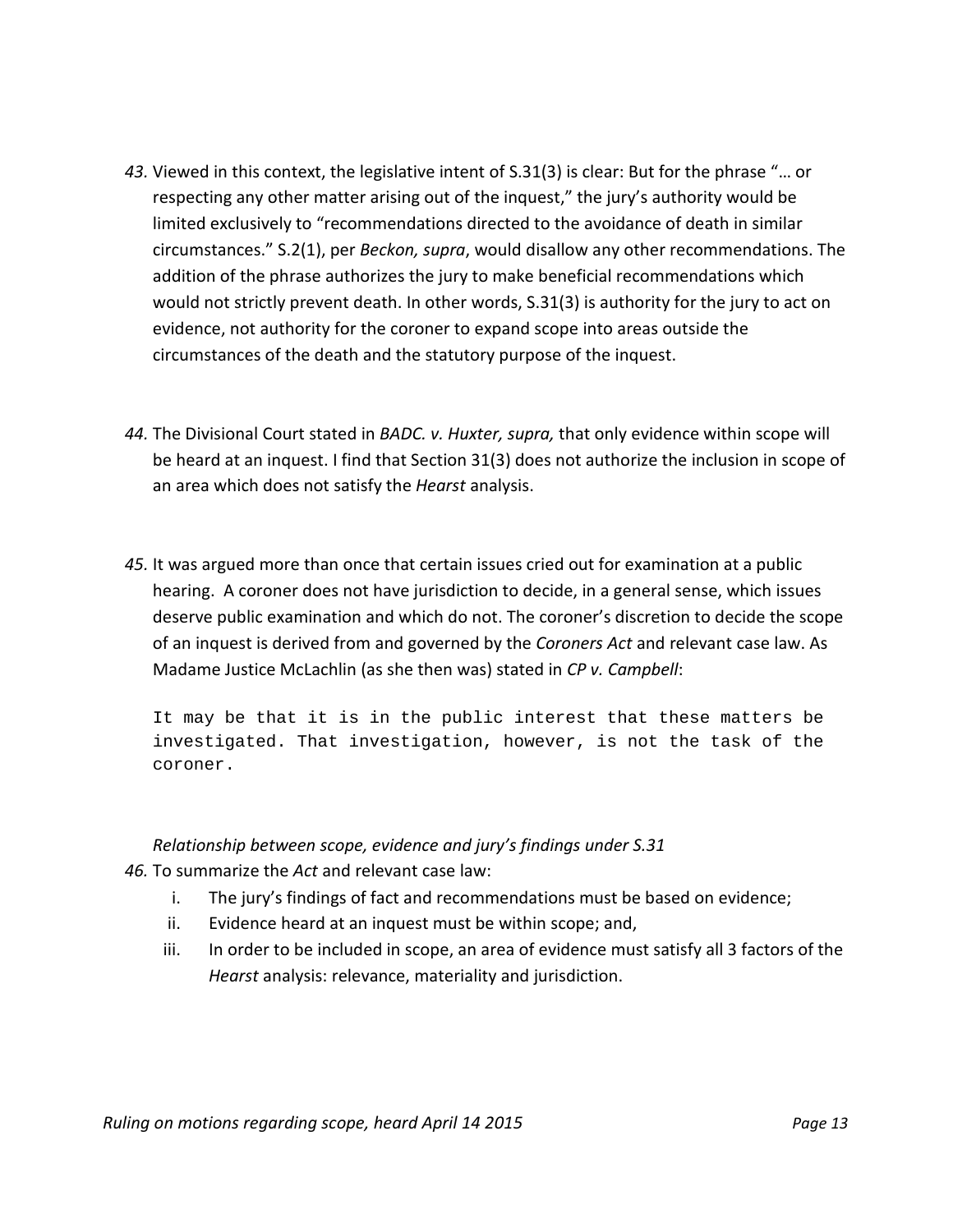#### *(III) ANALYSIS AND RULINGS*

#### *(i) Obstacles faced by subject students*

- *47.* The Families, NAN and PACY moved that the obstacles faced by the subject students should be added to the scope.
- *48.* I find that this matter:
	- i. Satisfies the *Hearst* analysis, and,
	- ii. Is not implicitly within the November scope.

#### *Deletion of Alcohol and Drugs*

- *49.* It was argued by NAN and the Families as part of this motion that use of drugs and alcohol be removed from the scope.
- *50.* The potentially lethal effects of alcohol and drugs may be chronic or acute, direct or indirect, and may occur in the presence or absence of addiction.
- *51.* One of the deaths (Robyn Harper) was, in the opinion of the pathologist, caused by the acute toxicity of alcohol. Five of the deaths (Jethro Anderson, Reggie Bushie, Kyle Morrisseau, Curran Strang and Jordan Wabasse) were associated with acute alcohol impairment. One of the deaths (Paul Panacheese) may have been related to chronic exposure to drugs and alcohol. Based on the material contained in the inquest brief some, if not all of these deaths could have been prevented if alcohol and drugs had not been used by the deceased. There is extensive medical research, and known effective treatment, for drug and alcohol use when it poses a risk to health or life.
- *52.* Alcohol and drug use have a strong causal relationship with the deaths, and therefore evidence about them could be material to the development of practical and effective preventive recommendations which are within the jurisdiction of an inquest jury. They are not subsumed or implicit in another area of the scope. To remove them from the scope would be inconsistent with the facts as currently known.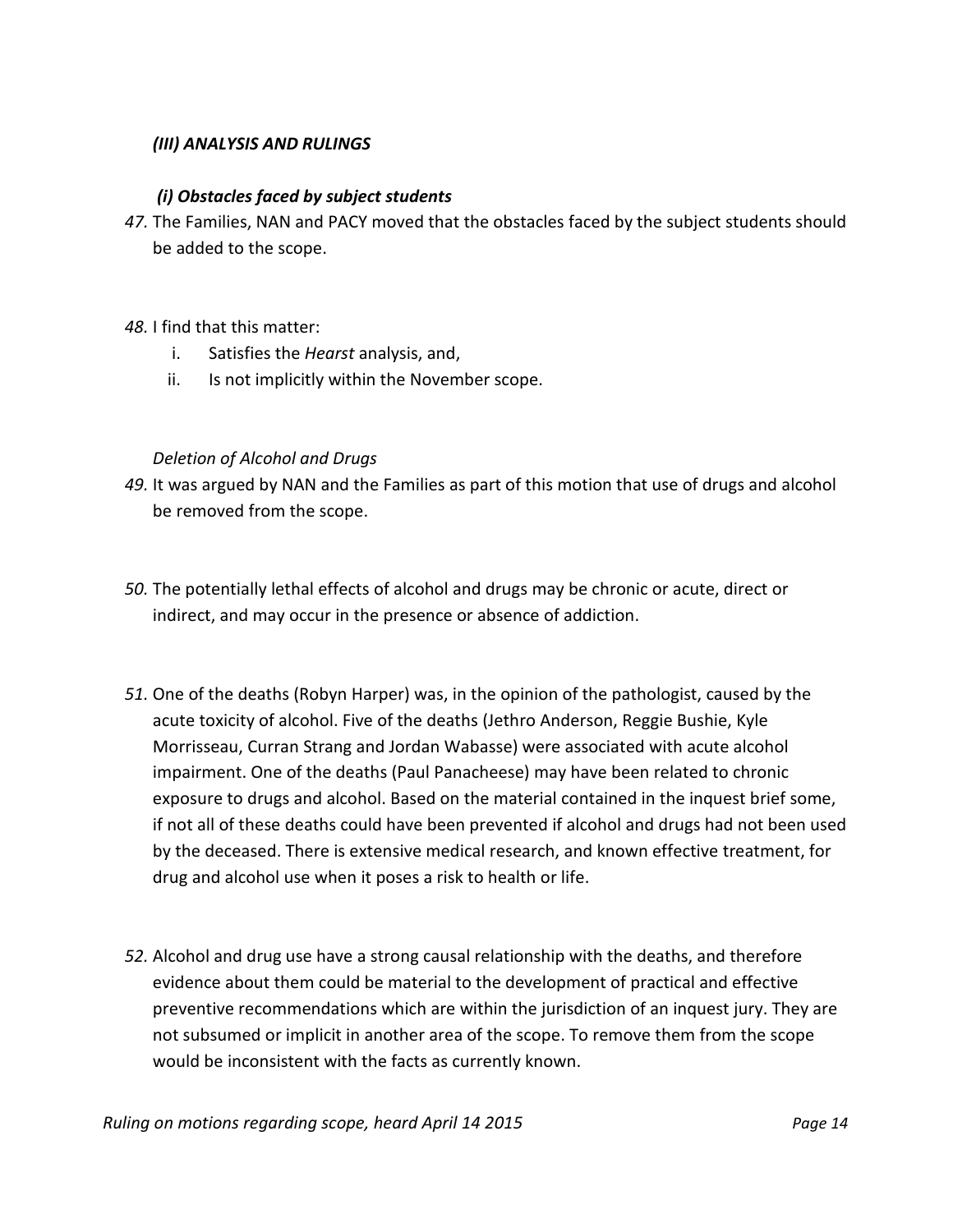#### *Amendments to scope – Obstacles and challenges/Alcohol & Drugs*

*53.* For the above reasons, I rule that the scope shall be amended as follows: Paragraph B4 is deleted, and replaced with the following:

Obstacles and challenges faced by subject students within their home communities, and within Thunder Bay prior to and during their enrolment at DFC or MLC. This includes, but is not limited to:

- a. The unique life experience of subject students,
- b. Discrimination against First Nations youths, and programsto prevent discrimination and/or reduce the harm caused by discrimination, and,
- c. Alcohol and substance use, and programs to reduce resulting harm.

## *(ii) Delivery models for education of subject students*

- *54.* PACY moved that alternate delivery models for education of subject students should be added to the scope.
- *55.* This matter is already within the scope at C3. It would appear that the concern of PACY was that alternate models used elsewhere in the world might be excluded on technical grounds because they were not used with the persons defined as "subject students". For clarity, evidence may be heard about education models employed elsewhere, insofar as it is relevant to the circumstances of the subject students and material to the purposes of the inquest.

## *(iii) Safety supports for subject students*

- *56.* PACY moved that access to safety supports for the subject students should be added to the scope.
- *57.* The November scope includes, at C4, "Programs, regardless of provider, directed to the prevention of deaths." PACY's motion is in the same area of evidence, but is far broader. PACY states (at paragraph 83): "It does not appear from the Coroner's Brief that the youths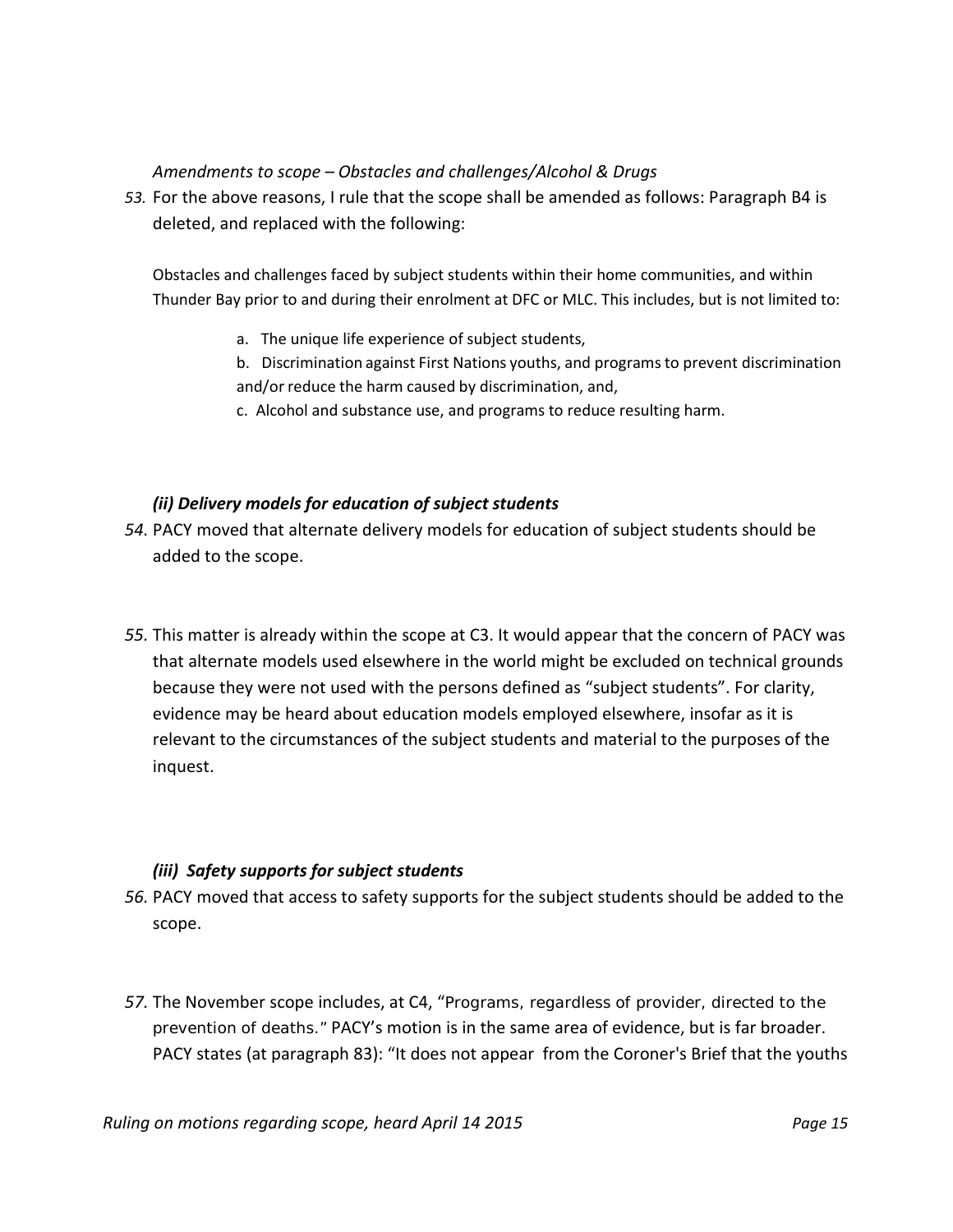and subject students are assured this optimal level of dedicated daily care and support, or supported self-determination regarding their daily circumstances."

*58.* The motion calls for an inquiry into the overall quality and daily experience of education of subject students, rather than prevention of their deaths. This broad area of inquiry into designing an optimal education experience is worthwhile and would be central to a Royal Commission into Aboriginal Education, but is not relevant and material to the specific and much narrower legal mandate of an inquest (see, for instance, *Ontario (Provincial Advocate for Children and Youth) v. Ontario (Toronto Regional Coroner)*, 2011 ONSC 3354, Div. Ct. File# 255/11 & 257/11).

*59.* The motion is not allowed.

#### *(iv) Lodging and accommodation of subject students*

- *60.* NNEC requested clarification regarding the scope of evidence contemplated under item B2, "Boarding and Supervision."
- *61.* In my view, B2 includes supervision of students outside school hours while they are attending school in Thunder Bay. It also includes alternative models of lodging and accommodation, insofar as they are relevant to the circumstances of subject students and material to the purposes of the inquest.

## *(v) - Funding for education of subject students*

- *62.* NNEC requested clarification regarding the scope of evidence with respect to funding of education of subject students.
- *63.* NNEC's position, quite reasonably, is that it can only provide services within the funding envelope available, and compliance with recommendations may require an increase in that funding envelope.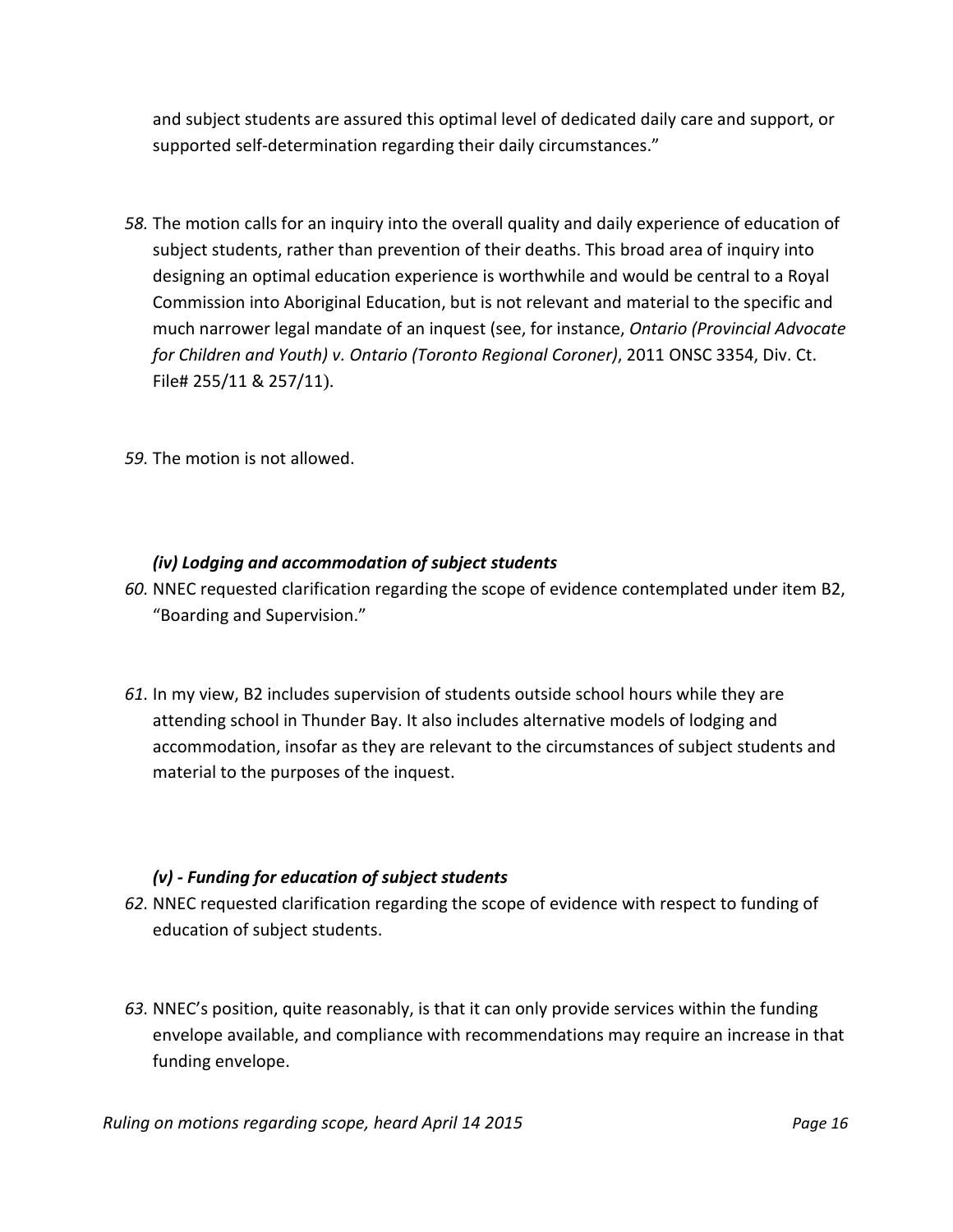- *64.* The November scope reflects that the jury may make recommendations to ensure the adequacy of funding.
- *65.* At one extreme, it would be inappropriate for the jury to hear no evidence concerning funding. At the other extreme, it would be inappropriate for the jury to make a finding regarding the exact amount of funding NNEC should receive, or to design a line-by-line budget.
- *66.* Funding is within scope. The extent to which the jury will hear evidence on funding will require evidentiary rulings on a case-by-case basis as evidence unfolds, taking into account the statute and relevant case law.

#### *(vi) Treaty and Constitutional obligations*

- *67.* The Families, NAN and PACY all argued that treaty and constitutional obligations should be added to the scope.
- *68.* There was no dispute about whether the jury should hear evidence concerning treaty and constitutional obligations. The debate was about whether treaty and constitutional obligations were implicitly included within the existing term "statutory framework."
- *69.* After carefully reviewing the arguments, I am persuaded that "treaty and constitutional obligations" are sufficiently different from "statutory framework" in their meaning and importance to Aboriginal peoples. They merit separate mention.
- *70.* C3 is amended to reflect this change, and will now read:

The framework governing the current delivery of high school education to subject students, including the statutory framework, funding mechanisms, governance, constitutional and treaty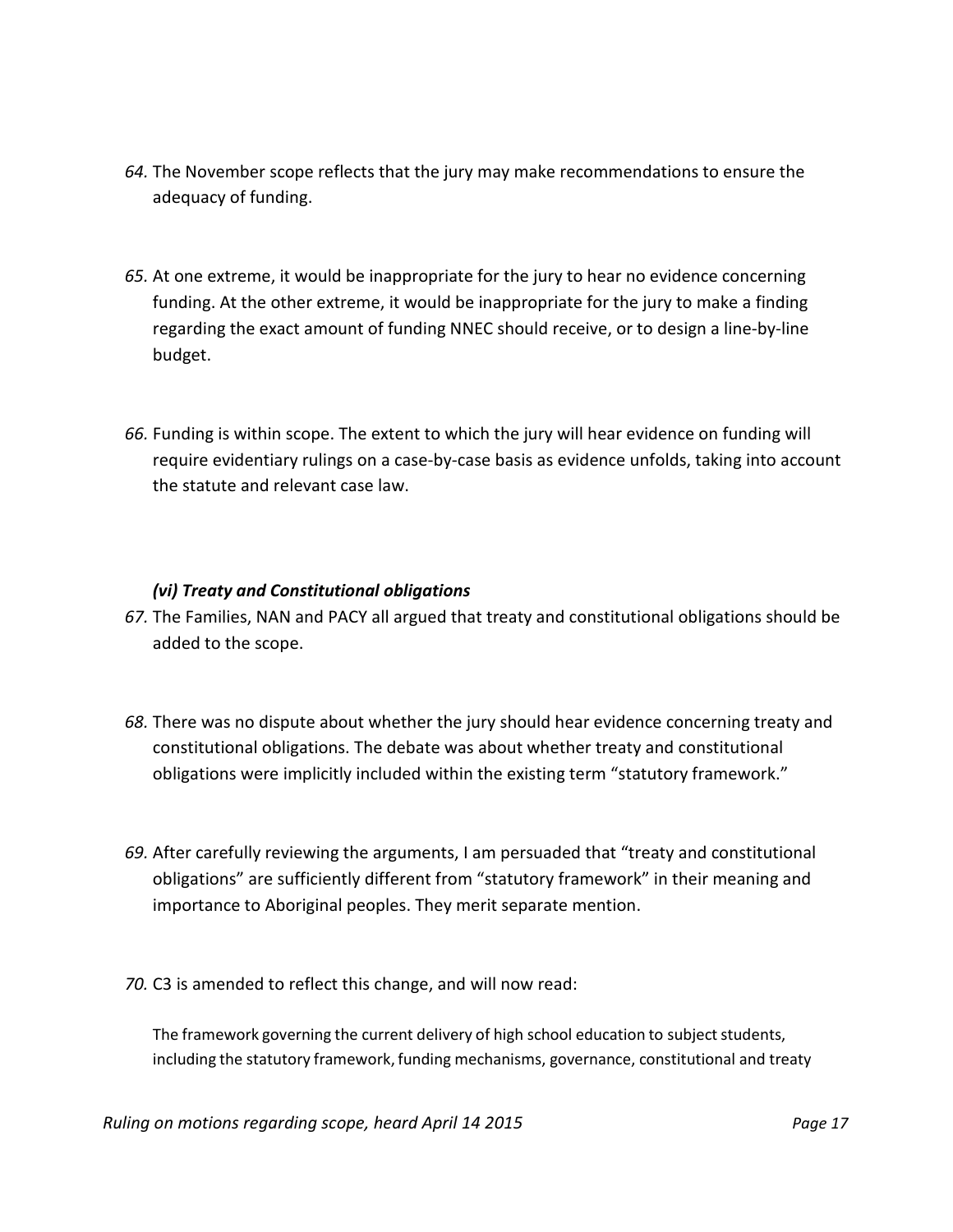obligations, and accountabilities.

For clarity, this amendment does not extend the scope of the inquest to include any constitutional or treaty obligations beyond those which are relevant, material, and within the jurisdiction of the inquest.

*71.* There were concerns, not unfounded, that evidence called in this area during the inquest could potentially engage federal-provincial jurisdictional issues. While I am mindful of the validity of this concern, it is my finding that amendment of the scope to include "treaty and constitutional obligations" will not, in and of itself, cross that threshold. As previously stated, the issues relating to specific items of evidence cannot be decided or determined at this time. As presiding coroner, Dr. Carlisle wrote in his unreported decision *Motion to Limit Scope – Ashley Smith Inquest – Nov. 23, 2012* (at page 21):

Having found that the "pith and substance" of the inquest is defined by an *intra vires* enactment of Ontario, and that the scope is an outline of the potential areas of evidence, I find that the challenge to the scope on constitutional grounds is anticipatory and premature. I am aware of the limits imposed by the constitutional cases and will respect them. The time to raise any constitutional challenge to the operation of the inquest is when evidence within the scope is offered. At that time there will be fuller or more complete knowledge of the issue and its context within the inquest and a full opportunity to object and be heard.

## *(vii) Quality of the Thunder Bay Police Investigation*

- 72. The Families and NAN argued that "The Quality of the Thunder Bay Police investigation<sup>[4](#page-7-0)</sup>" should be explicitly included in the scope, and worded exactly as such.
- *73.* I have already ruled that the jury will hear evidence relating to police involvement in the circumstances of these deaths, where:
	- i. The death could reasonably have been prevented by different police actions, or,
	- ii. The quality and completeness of the evidence relevant to the jury's determinations was affected by issues in the police investigation.

<span id="page-17-0"></span> $<sup>4</sup>$  It was clarified during the oral hearing that the investigation performed by the Ontario Provincial Police on behalf of</sup> the coroner in preparation for the inquest was not the subject of this motion.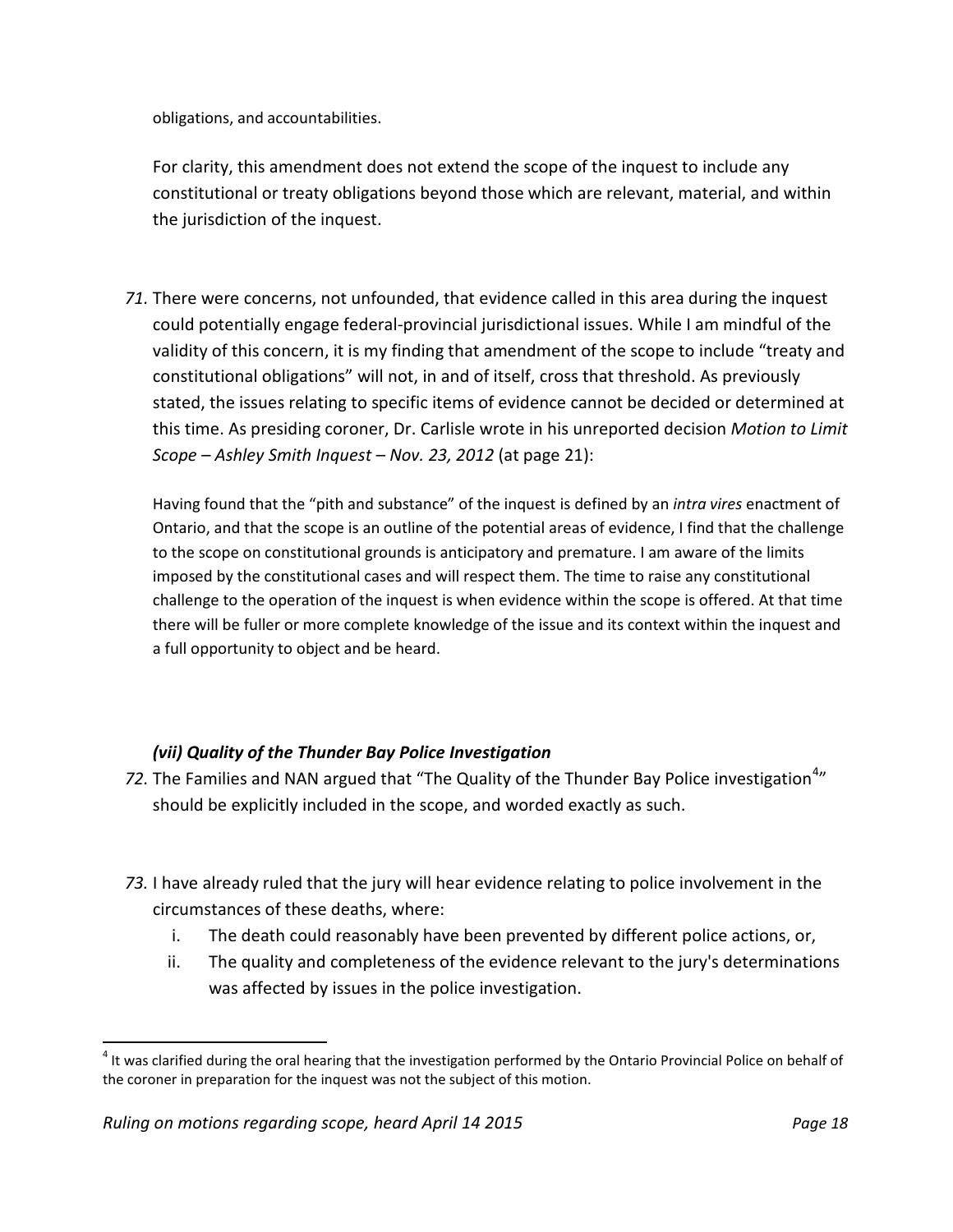- *74.* The moving parties argued at the oral hearing that their motion went well beyond those areas, and encompassed a broad examination of Thunder Bay police actions, and the assessment of allegations of incompetence.
- *75.* The following items were not included in the motion. I will comment on some of these absences before applying the *Hearst* analysis:
	- i. An adequately precise definition of the term "quality;"
	- ii. The nature and extent of additional evidence required if the scope is amended as requested;
	- iii. Relevant legislation, standards, guidelines, and best practices governing police activities;
	- iv. An expert report identifying issues which could form the basis of jury recommendations; and,
	- v. Adequate detail regarding the relevance of the proposed area of inquiry to the propositions of fact properly before the jury.

## *Nature and extent of additional evidence not provided*

- *76.* Rule 3.4 governs motions to amend scope, and requires that the motion "describe the nature and extent of additional evidence, if any, that may be required if the scope is amended as requested." The motion materials do not set this out in any meaningful way.
- *77.* The moving parties argue that all, or almost all police actions related in any way to these deaths would be subject to detailed scrutiny at the inquest. Policing is a technical field, and scrutiny would be with respect to yardsticks which include, but are not limited to statutes, regulations, standards, policies, procedures, best practices and training. This is no small task.
- *78.* This motion, if granted, would substantially increase the amount of evidence to be heard, likely by months, and therefore the duration of the inquest. Furthermore, the gathering of the necessary additional evidence would inevitably delay the start of the inquest. The current plan is to start the inquest this fall, and for it to last 6 months. If this motion were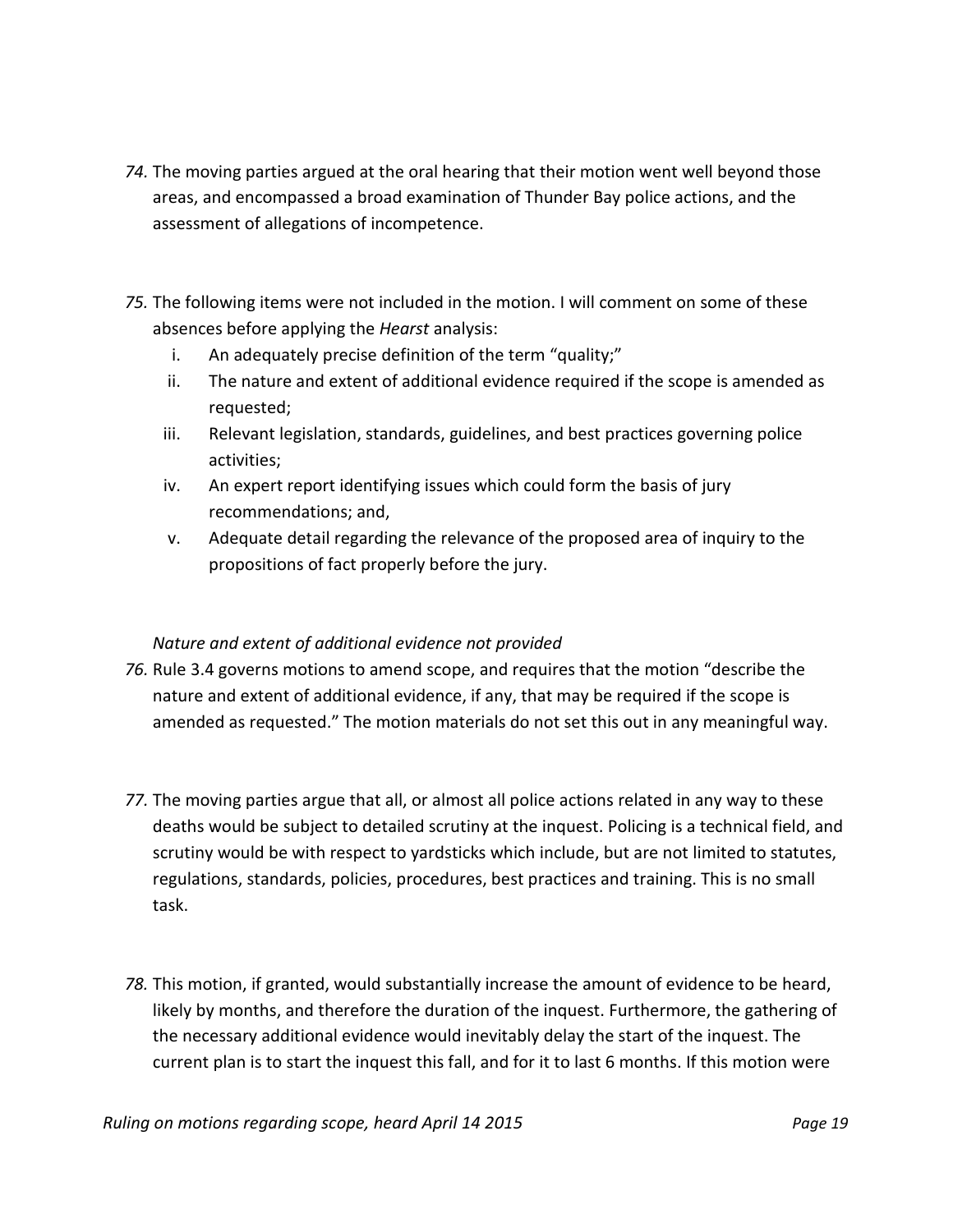granted, the inquest would be unlikely to start before 2016, and to conclude before 2017.

*79.* All participants in this inquest, and particularly NAN and the Families, have expressed a strong desire to start the inquest as soon as possible. Based upon reports in the media and inquiries to the Chief Coroner's Office, it would appear that this sentiment is shared in the community and an expeditious hearing of this inquest is in the public interest. The breadth of this motion, the vagueness of the proposed wording, and the absence of an outline of the additional evidence all suggest to me that that the moving parties may not fully have appreciated the substantial effect of their motion on the starting date, length, and complexity of this inquest.

#### *No expert report*

*80.* Policing is a technical field, and the assessment of policing is not within the knowledge and experience of members of the general public. The motion and submissions made in court contained opinion from parties and their counsel, but such non-expert opinion is not useful in deciding technical matters. An expert report from an appropriately credentialed reviewer could have focused and grounded the issues, and would have been extremely helpful in evaluating this motion.

#### *Hearst – Relevance*

- *81.* "Quality" is an extremely broad concept, and it is not defined in the motion. The fact that the motion calls for this term to be included in the wording of the scope, absent a precise definition, creates a substantial procedural problem. "The *Act* requires questions and crossexamination to be relevant in light of the scope of the inquiry" (*BADC v. Huxter*). Any evidentiary decision at the inquest which related in any way to any police action would require assessment with respect to its potential relevance to this undefined concept of "quality." It is difficult to envisage any police act which does not relate in some way to at least one of the meanings of the word "quality". In the assessment of evidentiary relevance, and without an adequately precise definition, the term "*quality of* police actions" is essentially equivalent to the term "*all* police actions."
- *82.* The moving parties are requesting that the "quality" of the police investigation be assessed, but provide no evidentiary foundation based upon legislation, standards,

*Ruling on motions regarding scope, heard April 14 2015 Page 20*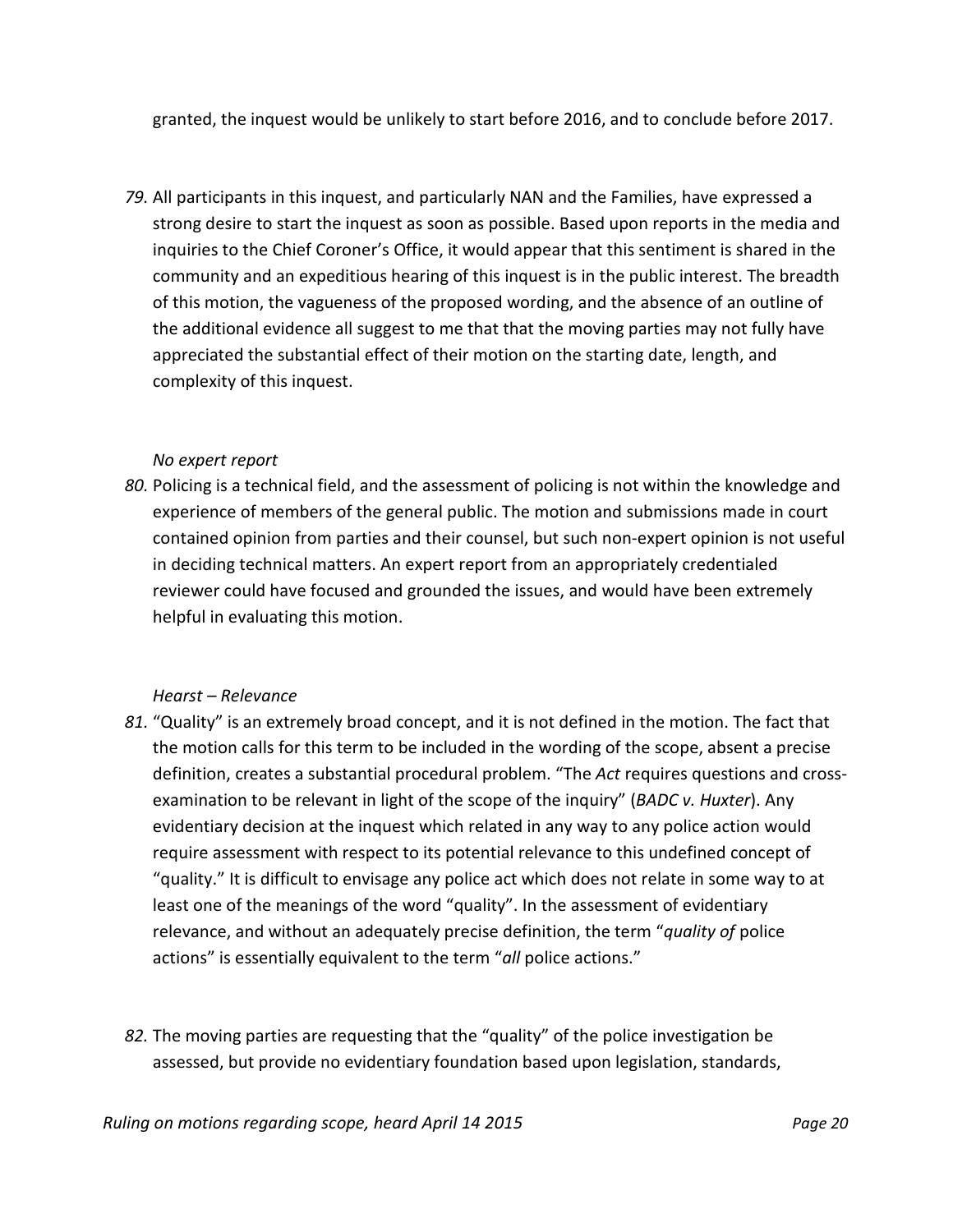guidelines, or best practices against which to assess "quality." No objective test was offered. The term "incompetence" was used during oral submissions but, again, without reference to an objective test. "Public reassurance" was tendered, but that is an extremely difficult parameter against which to assess evidentiary relevance. The Court of Appeal has stated in *Candir, supra* that relevance is a relation between an item of evidence and a proposition of fact. The jury has authority only to make findings of fact and recommendations; it cannot make a finding of quality or incompetence. The motion does not adequately connect the proposed area of evidence to a proposition of fact properly before the inquest.

- *83.* NAN argued the motion on the basis that a different response to the missing person report might have prevented one or more of these deaths. While that may or may not be true, it is irrelevant on the motion. Prevention of death through response to a missing person report is already within scope. The motion specifically requested that scope be expanded to include quality and competence of police acts beyond those causally related to the deaths.
- *84.* The substance of the argument of NAN and the Families is that, because there would be some evidence in relation to the actions of the police before the inquest, all police actions must be scrutinized regardless of their relevance and materiality to the statutory purpose of the inquest. The proof offered for this motion was in the nature of opinion, conjecture, and conclusion. It did not satisfy the relevance component of the *Hearst* analysis*.*

#### *Hearst - Materiality*

- *85.* The motion also failed to demonstrate that the jury's determination of "quality" would meet the *Hearst* test for materiality to the S.31 purposes of the inquest. For instance, the concept of quality as it is commonly understood includes, but is not limited to, compliance with legislation and standards. A finding by the jury that police had failed to meet legislated requirements or standards, or had acted incompetently, would run afoul of S.31(2), whether that finding was with regard to the entire police service or individual officers.
- *86.* It was argued that there is precedent for a finding of incompetence or misconduct findings in the inquisitorial setting. Public inquiries, for instance, bear procedural similarity to inquests and have made findings of misconduct against individuals and agencies.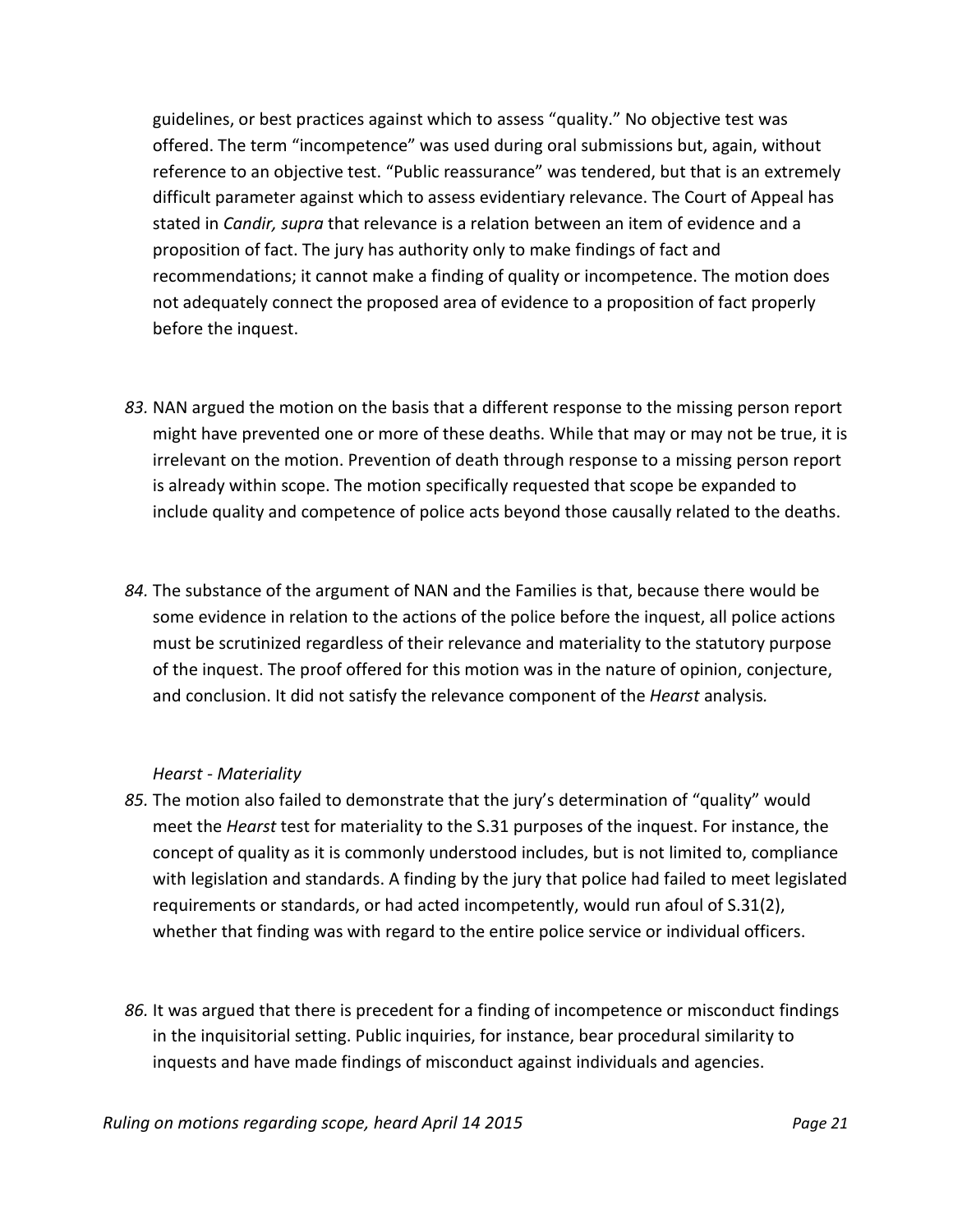- *87.* Public Inquiries are called under the *Public Inquiries Act* ("*PIA*"). The *PIA* authorizes commissions of inquiry to make findings of misconduct, and contains requisite procedures and protections of persons who are subject to adverse findings, for instance, at Section 17. There is no parallel authority in the *Coroners Act* for an inquest to make a finding of misconduct or incompetence; in fact, such a finding is explicitly excluded under Section 31(2).
- *88.* If these deaths were the subject of a proceeding under the *Public Inquiries Act*, the inquiry could possess authority to inquire into and make findings of misconduct, subject to appropriate procedural protections for the persons at risk of a finding of misconduct. No such authority exists under the *Coroners Act.*
- *89.* The moving parties also argued that the coroner has jurisdiction to explore this issue by virtue of *Faber.* As noted above, *Faber* is applicable to matters properly before the inquest, but neither overrides Sections 44 and 31, nor bypasses the analysis set out in *Hearst*.
- *90.* The TBPS argued at the hearing that the scope should be "agency-neutral." I accept their position that actions should be assessed on the basis of the relevance and materiality of the action to the purposes of the inquest, rather than on the basis of the agency which performed the action.

#### *Hearst analysis – Jurisdiction*

*91.* Without pre-deciding the matter, there is potential for jurisdictional issues to arise if quality and competence of police services are before the inquest.

## *Hearst analysis - Finding*

*92.* The proposed expansion of scope to include "Quality of the Thunder Bay Police Investigation" does not satisfy the *Hearst* relevance and materiality factors, and may engage jurisdictional issues.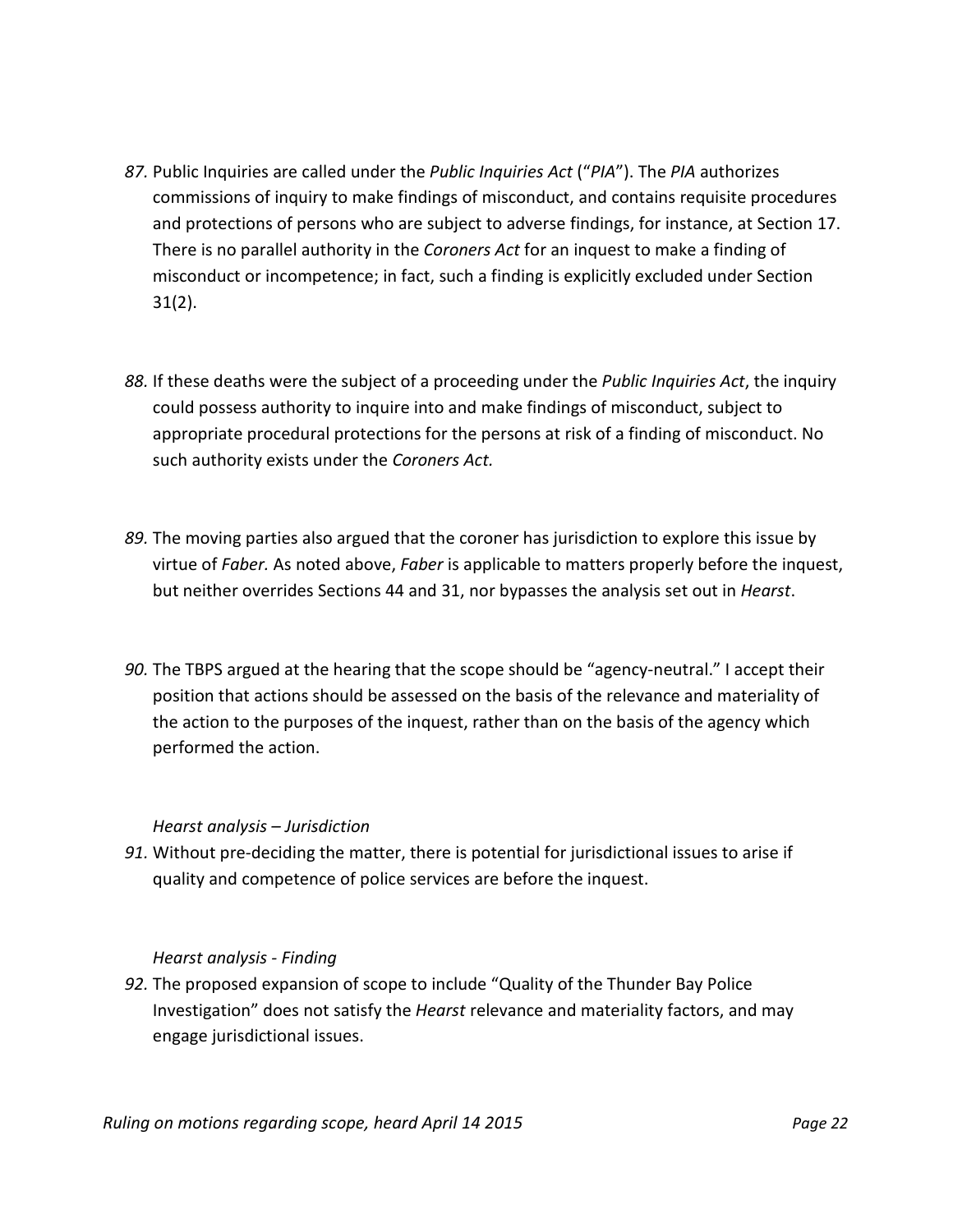## *Logical placement of "response to missing student" in the scope*

- *93.* It was also pointed out in arguments by NNEC and others that the wording of the November scope at B2 grouped together two dissimilar areas of evidence. B2(a)-(c) were about facets of the high school program, whereas the area of evidence at B2(d) "Identification of, and response to a missing student" involved the response of multiple persons and agencies to a life-threatening crisis. I agree that this structure "mixed apples with oranges" and that the formatting of the scope should distinguish between those two areas. I have therefore amended the November scope by deleting B2(d), and adding B3, which reads: "Identification of, and response to a missing student, including but not limited to the respective roles of boarding parents, school, police, families and others."
- *94.* For utmost clarity, police actions which could prevent deaths of subject students were within scope before this hearing, and they remain within scope after this ruling. That has not changed. The motion that is denied is for this inquest to undertake a broad, comprehensive inquiry into the quality and competence of the Thunder Bay Police.

## *(viii) Racism*

- *95.* Discrimination, including but not limited to discrimination on the basis of race, was already within the scope of the inquest. The motion here seeks to add the word "racism" explicitly to the scope.
- *96.* No one is disputing that the students experienced racism, and no one is disputing that the inquest will hear evidence on racism. Racism is properly before the inquest. But scope is an evidentiary boundary-line, not a catalogue of evidentiary topics. The issue in this motion is whether racism, should be listed apart from discrimination, and thereby given prominence over discrimination on other grounds.
- *97. R. v. Gladue* [1999] 1 SCR 688 (hereinafter referred to as "*Gladue*"), S.15 of the *Charter*, and the Ontario *Human Rights Code* RSO 1990, c H.19 ("*Code*") were cited in support of the proposition that the word "racism" should be explicitly included in the scope.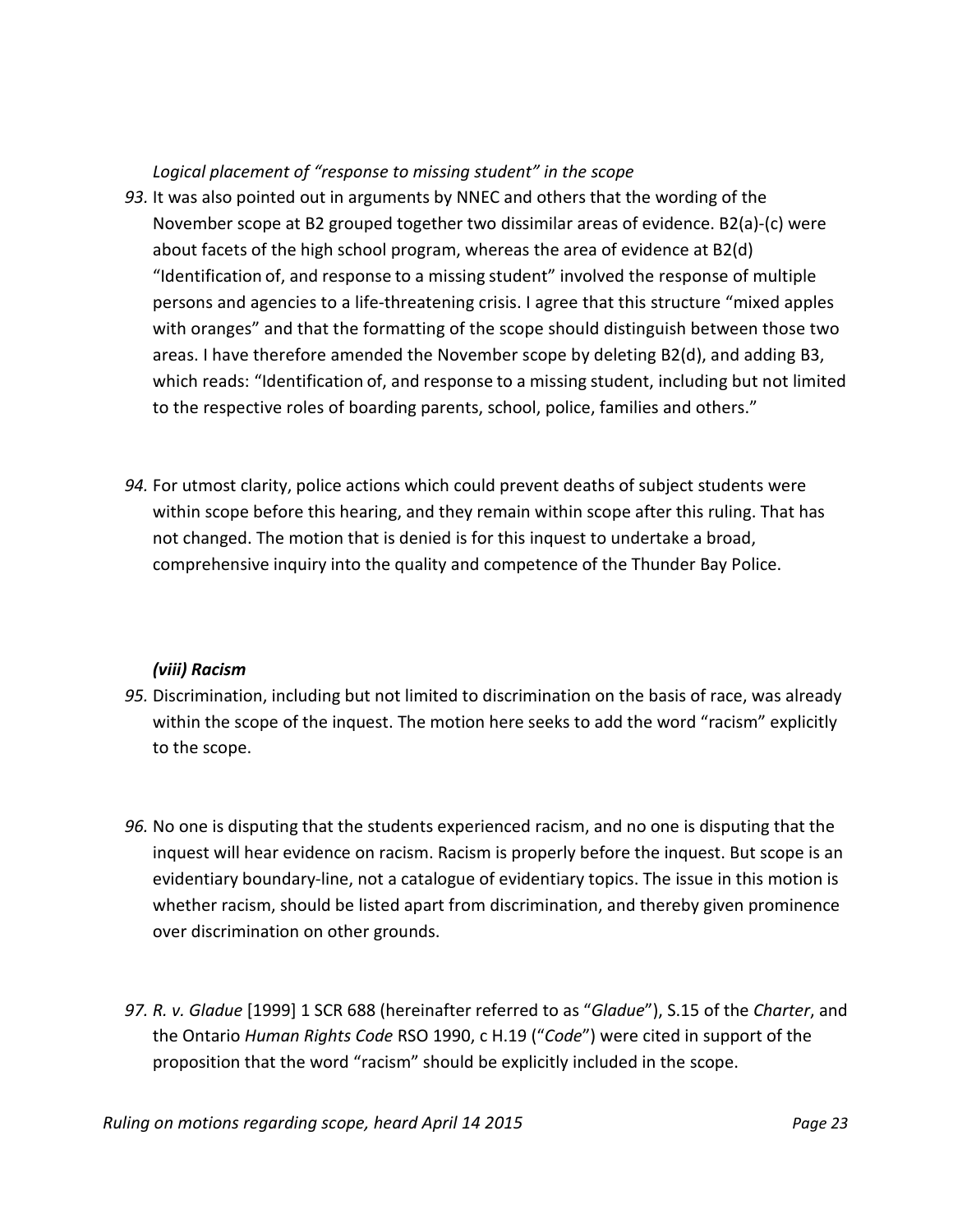#### *Gladue*

- *98.* It was argued that *Gladue* requires a coroner to take judicial notice of racism. *Gladue* states, at paragraph 83, "In all instances it will be necessary for the judge to take judicial notice of the systemic or background factors and the approach to sentencing which is relevant to aboriginal offenders." Those systemic and background factors are described elsewhere in the ruling, including paragraphs 67-69, and 80-81. They are extensive, and go well beyond the specific issue of racism. The overarching principle in the Supreme Court's guidance (at paragraph 81) is that "… the analysis … must be holistic…. There is no single test that a judge can apply."
- *99.* Both *Gladue* and *R.v. Ipeelee* 2012 SCC 13 speak to the importance of taking into account Canada's treatment of Aboriginal people.

Courts have, at times, been hesitant to take judicial notice of the systemic and background factors affecting Aboriginal people in Canadian society (see, e.g., *R. v. Laliberte*, 2000 SKCA 27, 189 Sask. R. 190). To be clear, courts must take judicial notice of such matters as the history of colonialism, displacement, and residential schools and how that history continues to translate into lower educational attainment, lower incomes, higher unemployment, higher rates of substance abuse and suicide, and of course higher levels of incarceration for Aboriginal peoples. These matters, on their own, do not necessarily justify a different sentence for Aboriginal offenders. Rather, they provide the necessary *context* for understanding and evaluating the case-specific information presented by counsel. [para.60]

- *100.Gladue* was represented by the moving parties as a ruling from the Supreme Court which gave racism a special status as a factor to be taken into account in a court proceeding. It does not. To the contrary, *Gladue* mandates a holistic and open-minded approach to the identification of factors which negatively affect Aboriginal peoples.
- *101.*Although *Gladue* and *Ipeelee* are both criminal sentencing cases, I agree that there is a need to take into account the systemic and background factors at this inquest, subject to the statutory purpose of the inquest and the evidentiary requirement of relevance,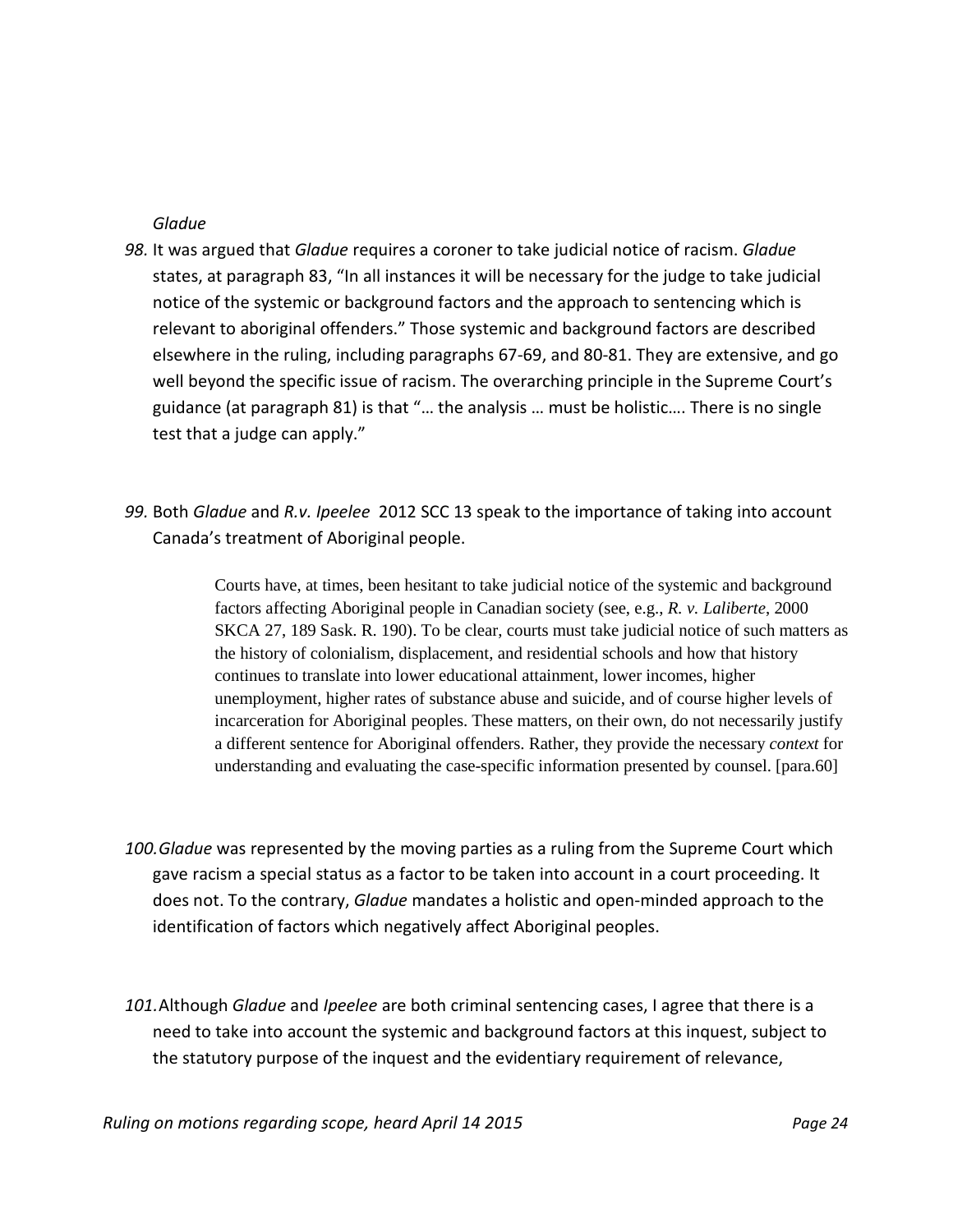materiality and jurisdiction. I note that the scope presently includes, amongst other issues, the legacy of residential schools, limited treaty/constitutional rights, obstacles to attainment of high school education by Aboriginal youths living in remote reserves, and, of course, discrimination.

## *The Charter and the Ontario Human Rights Code*

- *102.*S.15 of the *Charter* includes the right to be free from "discrimination based on" specific banned grounds. The Ontario *Human Rights Code* includes in its preamble "to recognize the dignity and worth of every person and to provide for equal rights and opportunities without discrimination that is contrary to law," and, at S.1, "without discrimination because of" specific banned grounds. Both the *Charter* and the *Code* target discrimination on any banned grounds, not exclusively or primarily racism.
- *103.*Discrimination, whether on race or other grounds, is already within scope. The question before me is whether one particular basis for discrimination should be given precedence in the wording of the scope. The statute and case law does not require it.
- *104.*Even though not required by law, it could be possible that racism should be included because of the specific circumstances. There are fact situations in which racism-based discrimination could be seen as the sole or predominant form of discrimination involved. I have considered that, and find is not the case here. The evidence in the brief and in the motion materials shows that the deceased faced discrimination on a number of grounds, often mingled, which included not only racism, but also age, gender, cultural background<sup>[5](#page-17-0)</sup> and likely other factors. The jury needs an adequate understanding of the effects of discrimination faced by subject students, and should not presume that discrimination was exclusively or primarily on the basis of race.
- *105.*Accordingly, I am not satisfied that the moving parties have demonstrated that the focus of the evidence at this inquest should shift from the overall effects of discrimination on the deceased to an inquiry into one specific basis, among others, upon which that

 $<sup>5</sup>$  For instance, the evidence supports that subject students were treated in a discriminatory fashion not only on the</sup> basis of their physical appearance (the essence of racism) but also, as PACY pointed out, because of their very different life experience compared to, for instance, First Nations youths raised in an urban environment.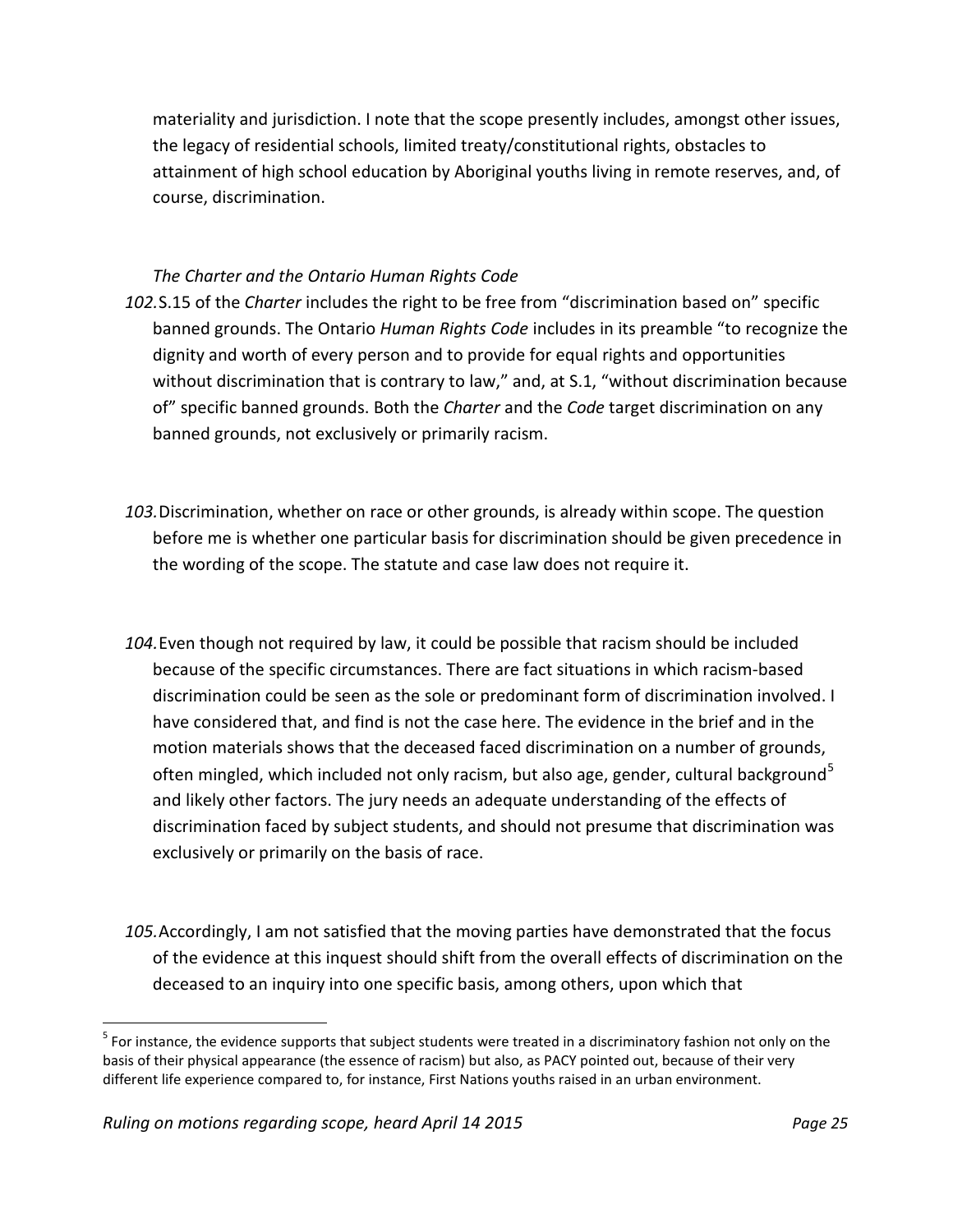discrimination occurred.

*106.*While the motion is not allowed as phrased, it raises an opportunity to clarify the scope. The term "discrimination" is defined in the scope, but contains neither examples of grounds upon which discrimination may occur nor guidance that more than one ground may be involved. It would therefore be useful to provide a list of grounds, so long as that list is not seen as exhaustive or as ranking the relative significance of grounds in any particular order. The scope is amended by adding the sentence: "Discrimination may be on the basis of one or more factors, including but not limited to: race, cultural background, age, and gender" to the definition of discrimination. For greater clarity, cultural background includes the unique life experience of Aboriginal youths from remote reserves which was argued by PACY.

*107.*I thank all Counsel for their submissions.

Dated at the City of Hamilton, this 6th day of May, 2015

Dr. David Eden Presiding Coroner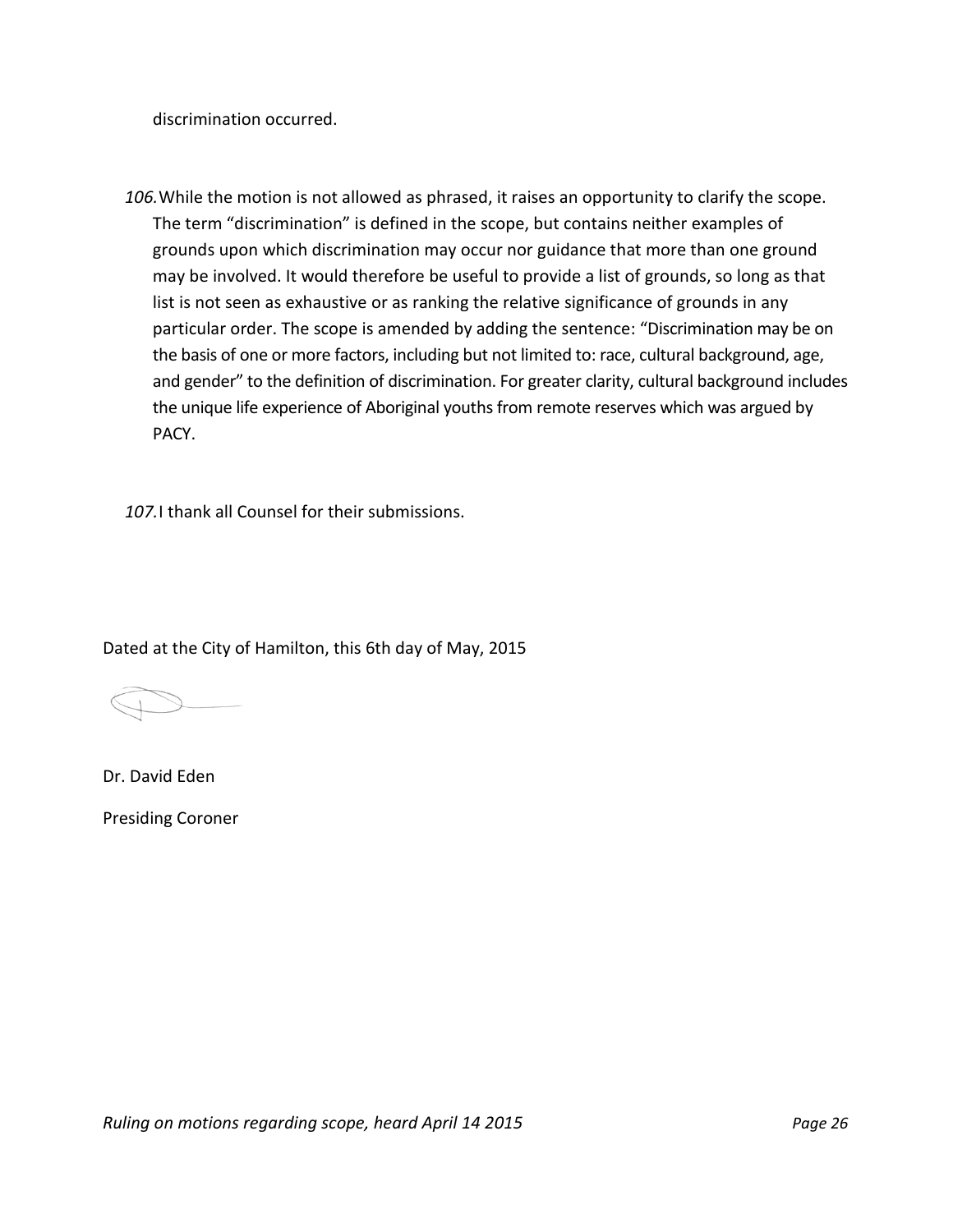Appendix 1

**Factual Scope of the Inquest into the deaths of:**

**Jethro Anderson Curran Strang Paul Panacheese Robyn Harper Reggie Bushie Kyle Morrisseau and Jordan Wabasse**

Effective May 6, 2015

This scope is established by the Coroner pursuant to Rule 3.3 of the *Chief Coroners Rules of Procedure*, July 1 2014, and is subject to amendment under Rule 3.4.

## *Background of the Inquest:*

Each year, youths from small, remote First Nations must leave their families and communities to move to Thunder Bay in order to pursue high school educational opportunities. This inquest will examine the circumstances of seven youths who died while attending high school in Thunder Bay, and is intended to prevent future deaths of such students.

For most children in Ontario, high school is a short walk or bus ride away, and children return to their families each day after school. For remote First Nations, high school means living away from family and community in a city which is distant not only geographically, but also culturally. And, as in these seven cases, some First Nations children never return to their families at all. This inquest will examine the reasons why the death rate of remote First Nations students differs from other Ontario high school students, and what can be done to ensure their safety.

An inquest must, by law, focus on fact-finding about deaths, and recommendations directed to the avoidance of future deaths. An inquest is not a Royal Commission, which has a much broader mandate. The Coroner and Coroner's Counsel are aware that there are significant issues, such as the details of the content of the high school curriculum of First Nations youths, which will not be explored at this inquest. The fact that such issues cannot be heard at an inquest is due to the legal foundation and purpose of an inquest, and should not be taken to mean that such issues are unimportant or unworthy of public debate.

*Ruling on motions regarding scope, heard April 14 2015 Page 27*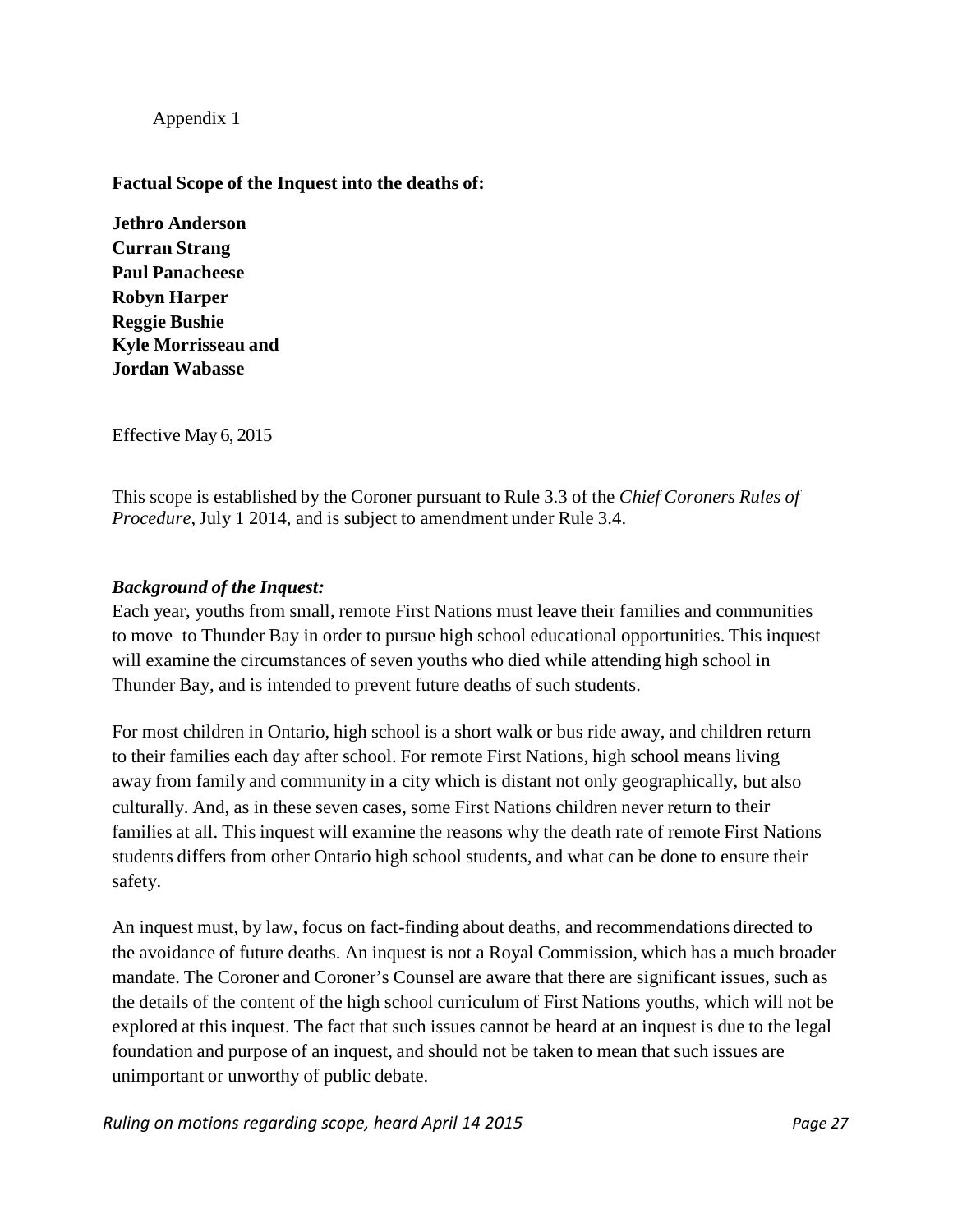*Note: The meanings of certain words are specified in the Definitions which follow.*

#### **A.** *Statement of Scope*

#### This inquest shall

- 1. Inquire into the circumstances of the deaths and determine, in each case,
	- a. who the deceased was;
	- b. how the deceased came to his or her death;
	- c. when the deceased came to his or her death;
	- d. where the deceased came to his or her death; and
	- e. by what means the deceased came to his or her death, and,
- 2. Hear evidence directed to the prevention of future deaths of youths from remote First Nations during the course of their high school education in Thunder Bay ("subject students")

#### **B.** *Anticipated Areas of Evidence*

Insofar as it is relevant to the matters set out in (A) above, the jury will hear evidence concerning the following matters regarding the deceased and subject students:

- 1. Selection and intake of students including application process and needs assessment;
- 2. Boarding and supervision, including:
	- a. Policies and procedures;
	- b. Physical accommodations and amenities; and,
	- c. Qualifications and training of persons supervising subject students;
- 3. Identification of, and response to a missing student, including but not limited to the respective roles of boarding parents, school, police, families and others;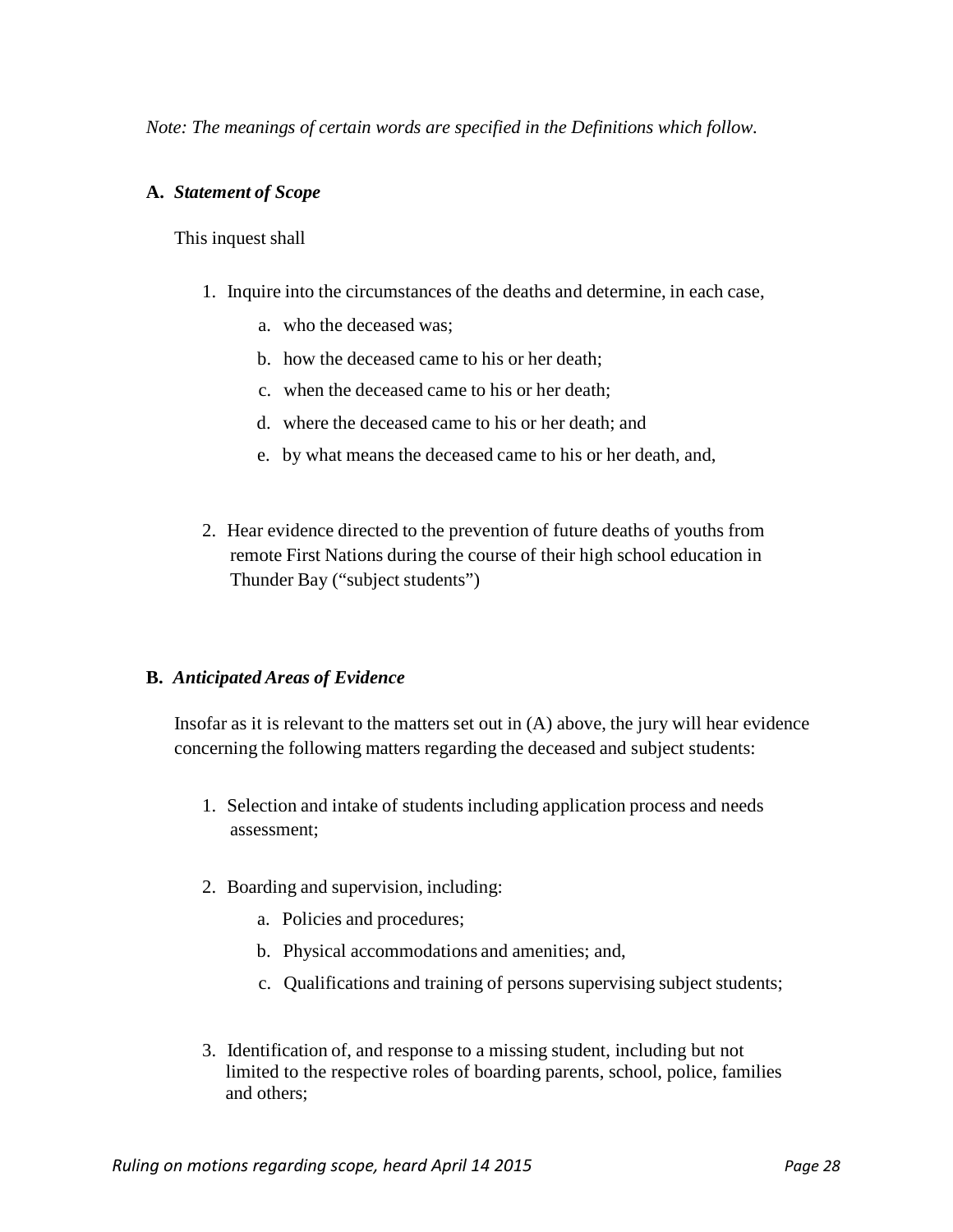- 4. Programs, regardless of provider, directed to the prevention of deaths;
- 5. Obstacles and challenges faced by subject students within their home communities, and within Thunder Bay prior to and during their enrolment at DFC or MLC. This includes, but is not limited to
	- a. The unique life experience of subject students,
	- b. Discrimination against First Nations youths, and programs to prevent discrimination and/or reduce the harm caused by discrimination, and,
	- c. Alcohol and substance use, and programs to reduce resulting harm.

## **C.** *Contextual evidence*

In addition, the jury will hear limited contextual evidence in the following areas, insofar as it is a necessary foundation for other evidence and potential recommendations:

- 1. A brief overview of the history of secondary school education to subject students, including the Indian Residential School System and its continuing impact on First Nations;
- 2. The framework governing the current delivery of high school education to subject students, including the statutory framework, funding mechanisms, governance, constitutional and treaty obligations, and accountabilities;
- 3. Different models for delivery of high school education to subject students, taking into account:
	- a Effectiveness in minimising preventable deaths.
	- b. Rates of graduation and, for non-graduates, highest grade completed;
- 4. Adequacy of resources to support a potential recommendation.